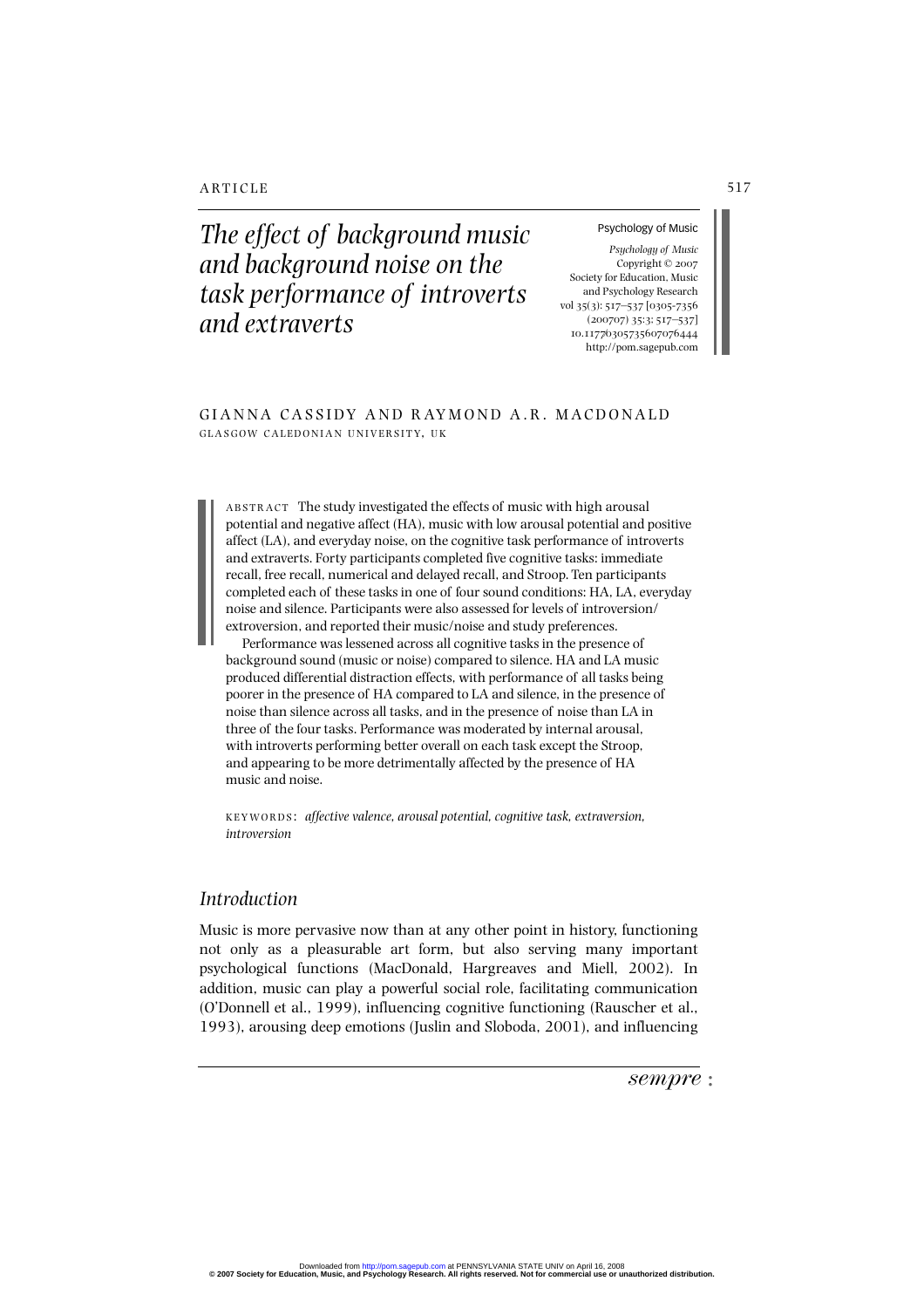the establishment and maintenance of social groups (Hargreaves and North, 1997).

With this in mind, a growing body of literature has addressed how music affects our responses e.g. physiological (Bartlett, 1999), psychological (Radocy and Boyle, 1998) behavioural (Hallam and Price, 1998), emotional (Juslin and Sloboda, 2001) and cognitive (Furnham et al., 1999). However, specific effects are difficult to predict when we consider the many forms of music, and the multiple ways we encounter, process and experience them (Furnham and Bradley, 1997). To fully understand the effects of music we must account for the interaction between the listener, the music and the context within which the task is taking place (Miell, MacDonald and Hargreaves, 2005).

Konecni (1982) argued that all music processing utilizes cognitive capacity, so listening to music may impair cognitive task performance. A number of researchers (e.g. Rauscher et al., 1993) have investigated music's effect on task performance, playing music as a preparation period before tasks are undertaken, suggesting music creates a neuropsychological priming effect. Rauscher et al. (1993) found that spatial IQ scores and the reading comprehension of school children were improved in the presence of Mozart. Conversely, McKelvie and Low (2002) utilized a similar design, but reported no improvement between pre- and post-test scores. However, the majority of relevant research in this area has concentrated on the effects of background music presented during task performance, in comparison with other forms of background sound, i.e. music or noise (Iwanaga and Ito, 2002).

Literature supports the assertion that different forms of music (e.g. stimulating versus sedative) may have differential effects upon participants (Radocy and Boyle, 1998). To investigate why particular types of background music may have specific effects, it is important to take into consideration a number of factors relating to processing requirements, e.g. form (Kiger, 1989), complexity (Furnham and Allass, 1999), genre (MacDonald et al., 2003), familiarity (Hilliard and Tolin, 1979), and tempo (Mayfield and Moss, 1989). Kiger attempted to categorize music in terms of stimulation offered, arguing that slow, soft, repetitive, low-information music provides optimally arousing conditions. Kiger measured information load by categorizing rhythmic complexity, tonal range and repetition, finding 'low information load' music facilitated improved results on a reading comprehension task compared to silence (Kiger, 1989). In contrast, 'high information load' music detrimentally affected performance on the same task. However, Furnham and Allass (1999) found no difference in participants' performance on a comprehension task, recall task and spatial task in the presence of complex and simple music rated on tempo, repetition and instrumental layering.

A number of studies have highlighted the importance of taking genre into consideration. Williams (1961) and Fogelson (1973) found that popular instrumental music reduced performance on a reading comprehension test. A more recent study by Furnham and Bradley (1997) examined performance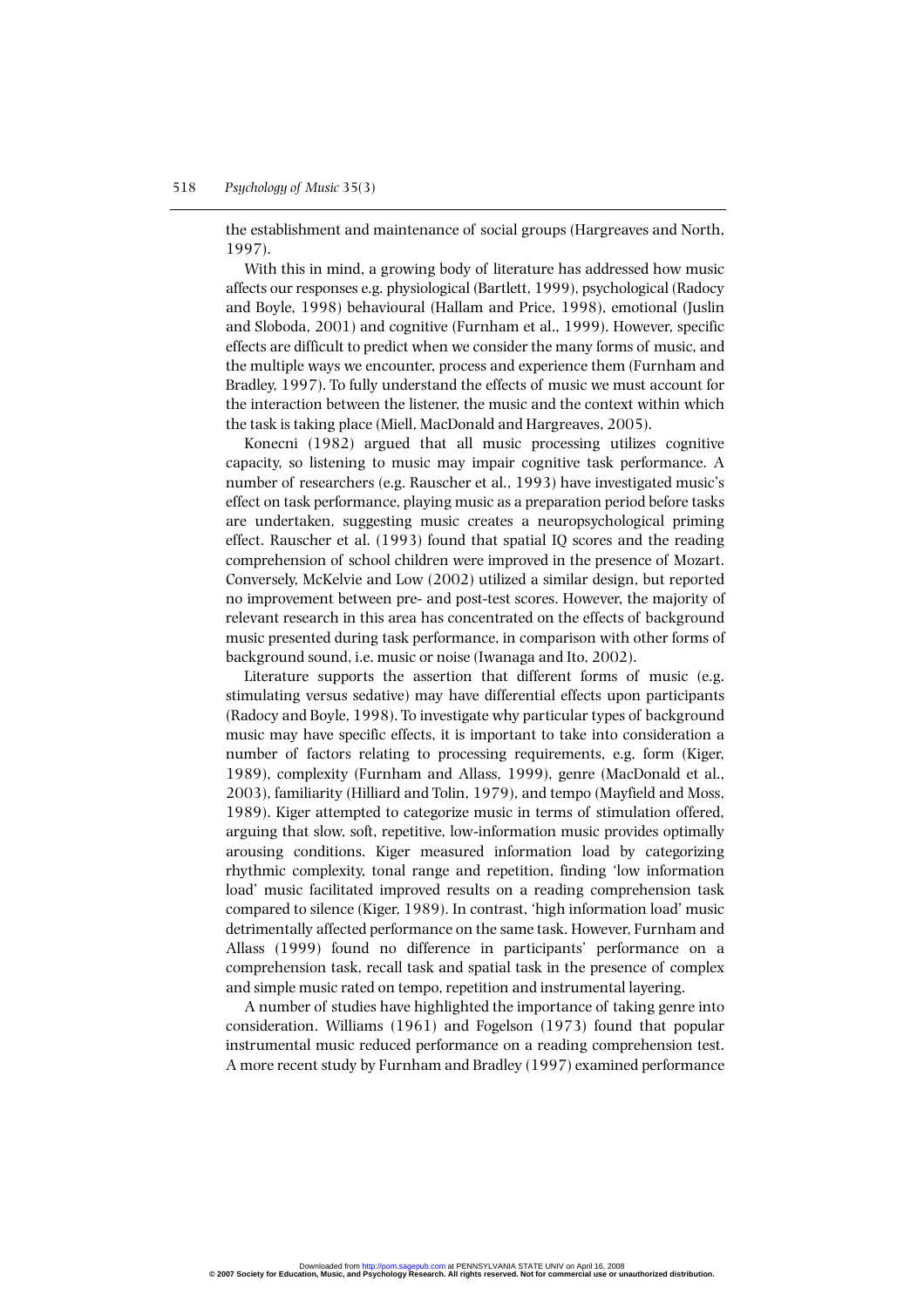on immediate and delayed recall memory tasks and reading comprehension in the presence of background vocal 'pop music', reporting negative effects of music on the immediate and delayed recall task only. Blood and Ferriss (1993) found that modality and tempo of music interacted in influencing ratings of anxiety, satisfaction and productivity. Smith (1969) hypothesized that music reduces tension and boredom that may be associated with routine work, acting as a distracter for complex mental work. Others have reported that playing music while performing a repetitive task, particularly just after arousal level has peaked, can raise performance levels (Fox and Embrey, 1972).

Hallam and Price (1998) found a significant improvement in behaviour and mathematics performance for children in the presence of calming music. Effects were particularly strong for children who displayed problems related to constant stimulus seeking and over-activity. Hallam et al. (2002) reported the effects of calming music and aggressive music on the task performance of primary school children. The results indicated that calming music led to better performance on both an arithmetic and memory task, whereas aggressive music disrupted performance. The authors suggest that the effects of music on task performance may be mediated by arousal and mood, rather than cognition directly.

Researchers have also attempted to address the effects of 'noise' on complex cognitive task performance (Hygge et al., 2002; Ylias and Heaven, 2003), emphasizing the detrimental effects of noise as a source of distraction and stress on an individual's cognitive task performance (Kjellberg et al., 1996: Sailer and Hassenzahl, 2000). Banbury and Berry (1998) found that undergraduates' task performance on maths and recall tasks was significantly lessened in the presence of noise (taped office noise) compared to silence, with greater disruption to performance when the noise was present during both learning and recall. However, few studies have compared background music and noise on cognitive task performance. Furnham and Strbac (2002) found no significant difference in task performance in the presence of music and noise.

Task-related factors may influence cognitive processing and highlight differential effects of different forms of music. For example, music may have a positive effect for routine tasks by reducing tension and boredom, but may act as a distracter on complex mental tasks. Smith (1969) provides evidence for the first suggestion, but found that music had no significant effect on complex task performance. Iwanaga and Ito (2002) found perceived disturbance to be highest under vocal music regardless of task type, but found a disturbance effect of instrumental music on a verbal memory task and spatial memory task. The emerging consensus suggests that music is more likely to affect task performance on complex mental tasks.

A number of researchers have linked concepts of aggression and negative behaviour to theories of internal arousal and the arousal potential of music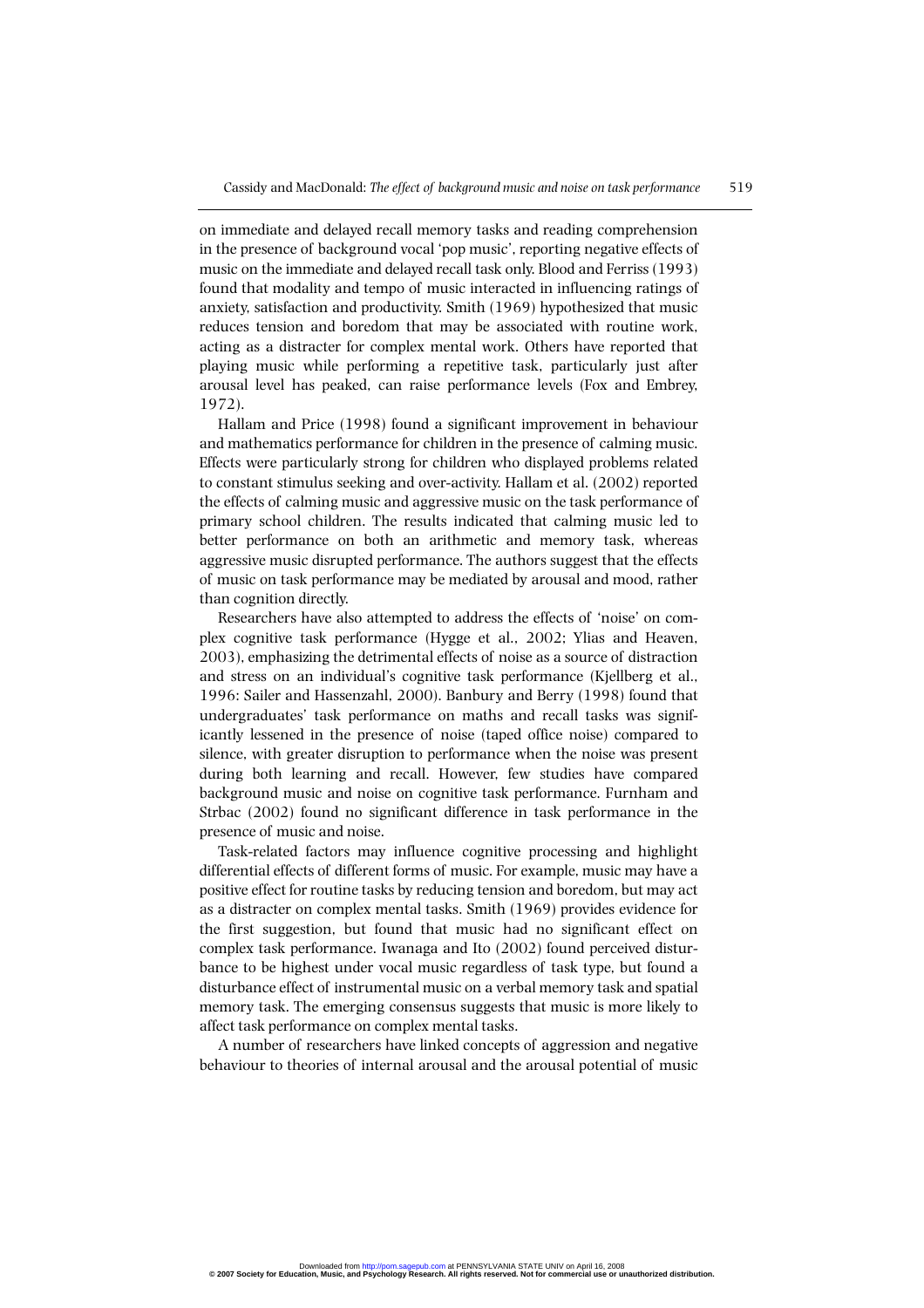(Anderson et al., 2003). Addressing arousal as the excitation and complexity level of musical stimuli, North and Hargreaves (1999) asserted that listening to music requires cognitive work. In this way, arousing music (cognitively demanding) would reduce the amount of attentional space available compared to music that is not arousing (less cognitively demanding), limiting processing capacity for simultaneous task performance. They investigated the effects of low arousal potential music (80 bpm, 60 dBA) or high arousal potential music (140 bpm, 80 dBA) on a low demand driving game task or high demand driving task (with the addition of a concurrent backward counting task). They found an interaction between task difficulty and music type, with performance being best in the low demand/low arousal condition. In this light, the current article draws on the distinction between music with high arousal and low arousal potential. The concept of affective valance is also addressed, employing music with high arousal potential and negative affect, and music with low arousal potential and positive affect.

Researchers have also highlighted individual differences as a possible influence upon participants' psychological and physiological responses to background sound, but few studies have investigated this empirically (Furnham et al., 1999). To establish sound's potential to change arousal levels, we need to take into account an intrinsic level of arousal for each individual. Eysenck (1967) proposed that individuals could be differentiated by the amount of externally derived stimulation required to reach an optimal level of arousal, introverts experiencing greater arousal as response to a lower intensity of stimulation than extraverts (see Stelmach, 1981, for a review of supportive literature). In this way, introverts may exhibit an active aversion to such conditions, having experienced an inhibition of excitation once arousal exceeds their optimal level, while extraverts may show stimulation seeking behaviour. We could expect background music to have a more negative effect on introverts, causing their level of arousal to rise beyond their optimal functioning. Kiger (1989) suggested 'low information load music' (i.e. highly repetitive, with narrow tonal range) would induce the optimal arousal level for the introverted group. Alternatively, 'high information load' music (i.e. dissonant, rhythmically varied and highly dynamic) would over-arouse introverted individuals, resulting in avoidance of the stimulation (Salame and Baddeley, 1982). Personal study/work preferences have also been highlighted as influential. Etaugh and Ptasnik (1982) found that individuals who rarely studied with background music showed better comprehension when they learned in silence, while those who frequently studied with music performed better in the presence of music.

Belojevic et al. (2001) investigated individual differences in response to noise, measuring concentration, fatigue and annoyance under noise and silence conditions. He found introverts' performance was slower than that of extraverts in the noise condition, and they reported more concentration problems and fatigue. Furnham and Strbac (2002) found no significant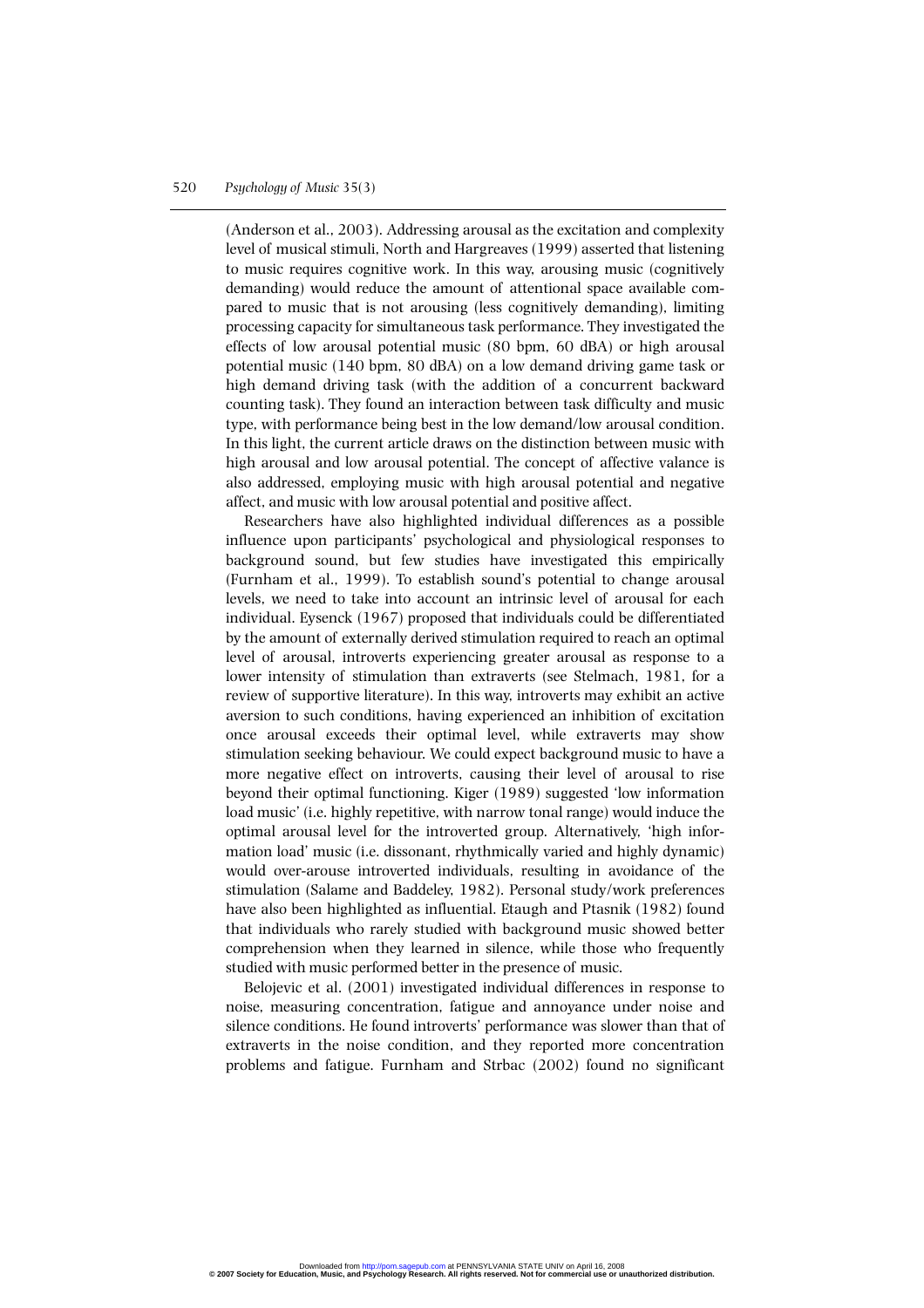differential distraction effects between music and noise on the task performance of school pupils, but a trend towards worse performance in the presence of background noise. They suggested that these findings could be attributed to high similarity between the complexity of the noise and music used in the study. The current study addresses these issues by investigating the effects of contrasting forms of background music and background noise on the cognitive task performance of introverts and extraverts.

## PREDICTIONS

The current study drew on previous research identifying a soothing to stimulating continuum for music (Hallam and Price, 1998), positive and negative affect (Carlton and MacDonald, 2003), and differential arousal potential (North and Hargreaves, 1999). Firstly, the study hypothesizes that music with a high arousal potential and negative affect (HA), music with a low arousal potential and positive affect (LA), general noise and silence would differentially affect task performance. Based on previous research, it was predicted that performance would be poorest in the presence of noise, music (HA and LA) and silence respectively. However, the current study also predicted that HA and LA music would differentially affect task performance, with HA music being more detrimental to performance than LA music.

Secondly, it was hypothesized that task performance would be moderated by introvert and extravert tendencies. It was predicted that introverts' task performance would be significantly more detrimentally affected by the introduction of noise and HA music than extraverts' task performance. Experimental work measuring critical arousal electroderminally and manipulating arousal by caffeine dosages has indicated that playing simple tunes can significantly alter the cognitive-task performance of extraverts and introverts (Smith et al., 1984). Furnham and Allass (1999) found that as complexity of music increased, introverts' performance on a memory recall task and observation task decreased, while extraverts' performance increased. They related findings to the introverts' excitation inhibition mechanism when stimulated to over-arousal.

Thirdly, it was hypothesized that introverts and extraverts would report differential preferences for music listening and studying in the presence of music and noise. Campbell and Hawley (1982) found that extraverts were more likely to choose to work in areas with bustle and activity while introverts were more likely to chose a quiet area, away from noise and distraction. This was supported by Furnham and Bradley (1997) who found that introverts were less likely than extraverts to study with the radio on, and found the presence of music during cognitive tasks more distracting. Daoussis and McKelvie (1986) suggested that task performance in the presence of background sound may be influenced by familiarity with listening to background sound.

Downloaded from<http://pom.sagepub.com>at PENNSYLVANIA STATE UNIV on April 16, 2008<br>C 2007 Society for Education, Music, and Psychology Research. All rights reserved. Not for commercial use or unauthorized distribution.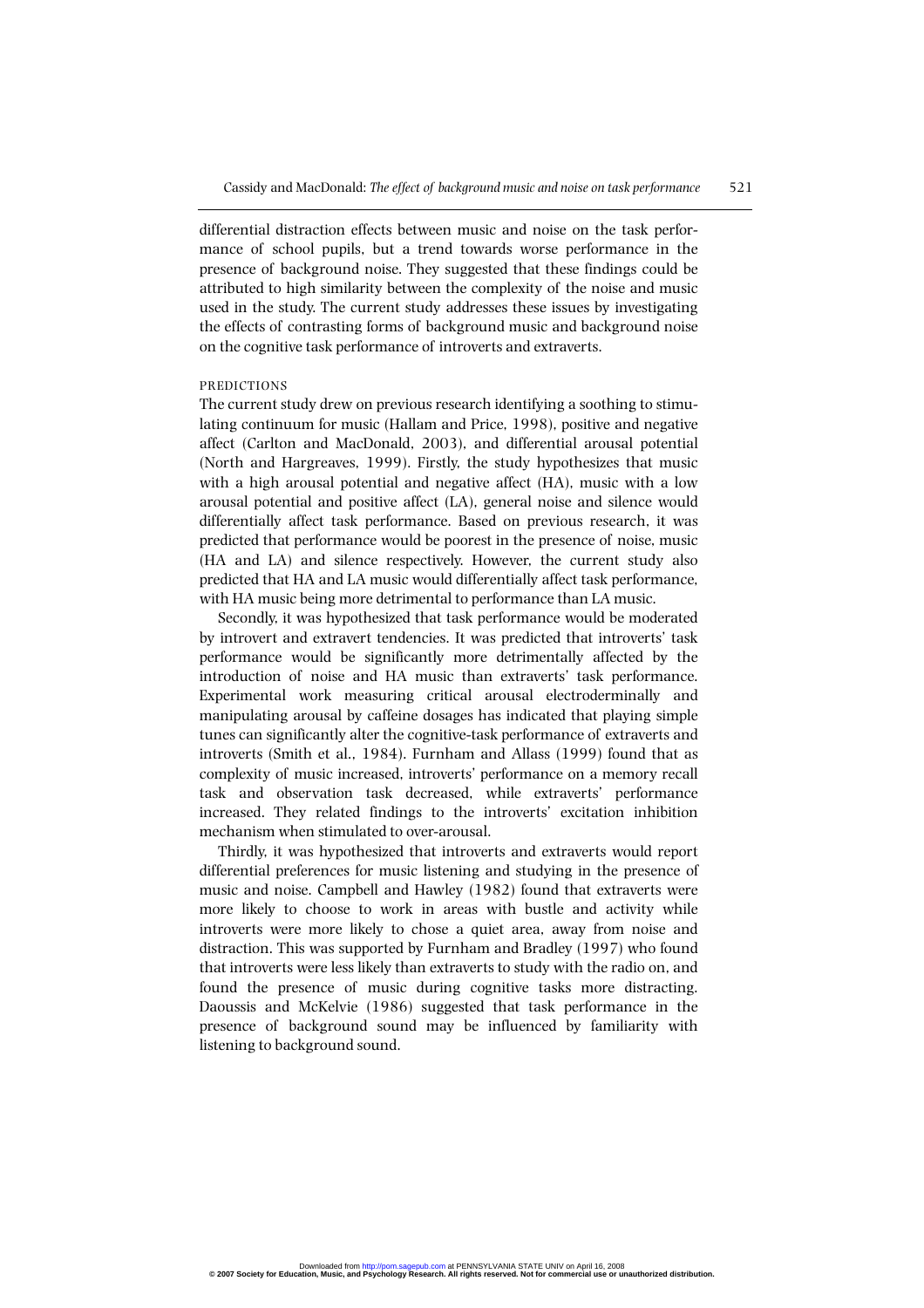# *Method: Pre-study music selection*

## PARTICIPANTS

Forty participants rated 40 'popular' music pieces, to generate musical stimuli for the main experiment: 20 university students aged 18–23, 10 adolescents aged 14–16 and 10 non-studying/working adults aged 25–50. The participants were procured on a voluntary and non-incentive basis.

## MATERIALS

In light of conflicting literature addressing possible effects of lyrics on task performance, the decision was made to include only music with lyrics, as this is the most frequent choice of adolescents and students in everyday listening situations (Anderson et al., 2003; Wanamaker and Reznikoff, 1989). The music to be rated was chosen through a review of airplay demographic data (e.g. Clyde 1 and 2, and BBC Radio 2), and respondents' suggestions.

## PROCEDURE

Participants rated each piece on a five-point Likert-style questionnaire of perceived affect: perceived valence (positive/negative) and arousal (high/low), on separate five-point Likert scales. Participants also rated each piece on perception of aggression (negative–high arousal) and relaxation (positive– low arousal). The music used was rated as 'popular', including a mixture of genre and forms. This allows for affiliation effects but controls for familiarity effects. A decibel meter was used to ensure that participants were presented with stimuli matched for sound level of 60 dB.

## RESULTS

A multivariate analysis of variance (MANOVA) was carried out on the most relevant subset of songs, to establish whether there was a main effect for background sound on ratings of characteristics. The dependent measures were performance on the six rating categories (arousal, affect, relaxing, aggressive, familiarity, complexity) with sound condition (subset of most relevant songs) and personality (introversion or extraversion) as fixed factors. The pieces were split into those with high, neutral or low scores on each of the rated characteristics. Those rated as either significantly more positive in affect and low in arousal (LA), or significantly more negative in affect and high in arousal (HA) respectively and which were not significantly different on familiarity and complexity, were selected to form the musical stimuli of the relative conditions (see Table 1).

The MANOVA revealed a main effect of sound on ratings of perceived affect  $(F(12,378) = 311.688, p < .001)$ , arousal  $(F(12,378) = 331.952$ , *p* < .001), aggression (*F*(12,378) = 295.874, *p* < .001) and relaxation  $(F(12,378) = 301.767, p < .001).$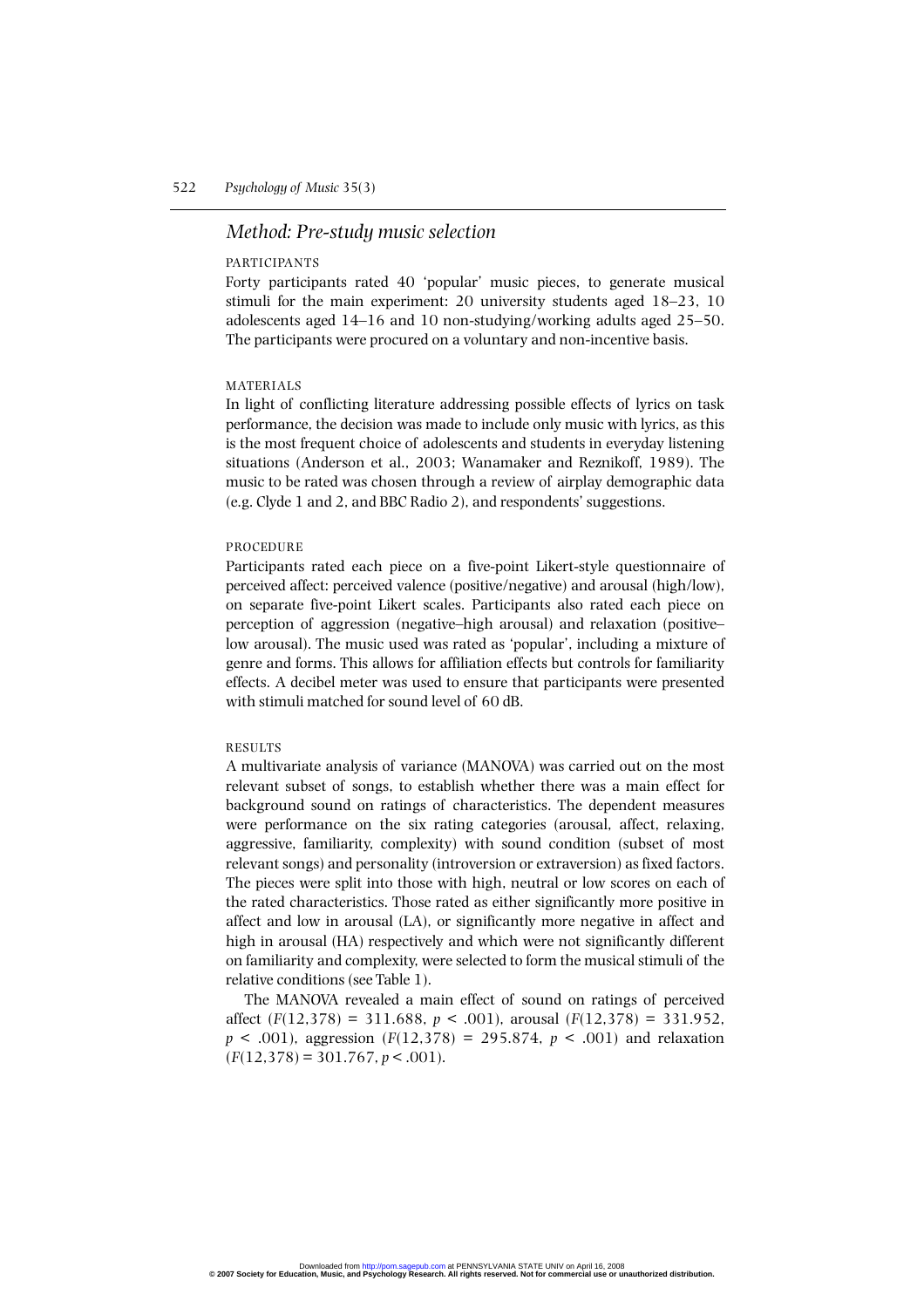| Ratings        | Song 1 | Song 3 | Song 4 | Song 7 | Song $10$ | Song 11 |  |
|----------------|--------|--------|--------|--------|-----------|---------|--|
| LA             |        |        |        |        |           |         |  |
| Mean           | 4.30   | 3.16   | 3.23   | 3.90   | 0.17      | 1.25    |  |
| SD.            | 0.70   | 0.69   | 0.18   | 0.83   | 0.46      | 0.44    |  |
| HA.            |        |        |        |        |           |         |  |
| Mean           | 0.00   | 0.71   | 3.81   | 3.23   | 4.12      | 3.11    |  |
| SD.            | 0.00   | 0.94   | 0.75   | 0.18   | 0.65      | 0.88    |  |
| Familiarity    |        |        |        |        |           |         |  |
| Mean           | 0.47   | 2.23   | 0.19   | 0.32   | 0.17      | 1.72    |  |
| SD <sub></sub> | 0.63   | 0.81   | 0.48   | 0.79   | 0.38      | 0.76    |  |

TABLE 1 *A subset of mean ratings of perceived characteristics of music stimuli, by independent raters*

Tukey pairwise comparisons revealed no significant difference between song 1 and song 3 on ratings of arousal potential  $(p < .001)$ , affect  $(p < .001)$ , and labelling as relaxing (*p* < .001) and aggressive (*p* < .001), and song 7 on arousal potential ( $p < .001$ ), affect ( $p < .001$ ), and labelling as relaxing  $(p < .001)$  and aggressive  $(p < .001)$ . Also, there was no significant difference between 3 and 7 on labelling as relaxing (*p* < .001) and aggressive (*p* < .001), and arousal potential ( $p < .001$ ).

There was no significant difference between song 4 and song 10 on rating of arousal potential ( $p < .001$ ), affect ( $p < .001$ ), and labelling as relaxing  $(p \leq .001)$  and aggressive  $(p \leq .001)$ , and song 11 on rating of arousal potential ( $p < .001$ ), affect ( $p < .001$ ), and labelling as relaxing ( $p < .001$ ) and aggressive ( $p < .001$ ). Also, there was no significant difference between song 10 and song 13 on rating of arousal potential  $(p < .001)$ , affect  $(p < .001)$ , and labelling as relaxing ( $p < .001$ ) and aggressive ( $p < .001$ ).

Songs 1, 3 and 7 were rated significantly less arousing and more positive than songs 4, 10 and 11 and labelled as relaxing (LA). Songs 4, 1 and 11 were rated significantly more arousing and negative, and labelled as aggressive (HA). Therefore, the LA condition was labelled as 'relaxing', and comprised song 1('Distractions', Zero 7, from the album *Simple Things* (2002)), 3 ('No Fear of Falling', I am Kloot, from the album *Acoustic* (2002)) and 7 ('Come a Day', Beth Hirsch, from the album *Early Days* (2000)). The HA condition was labelled as 'aggressive' and comprised song 4 ('Enter Sandman', Metallica, from the album *Metallica* (1991)), 10 ('Attitude', Sepultura, from the album *Roots* (1996)), and 11 ('Black and White', Static-X, from the album, *Machine* (2001)).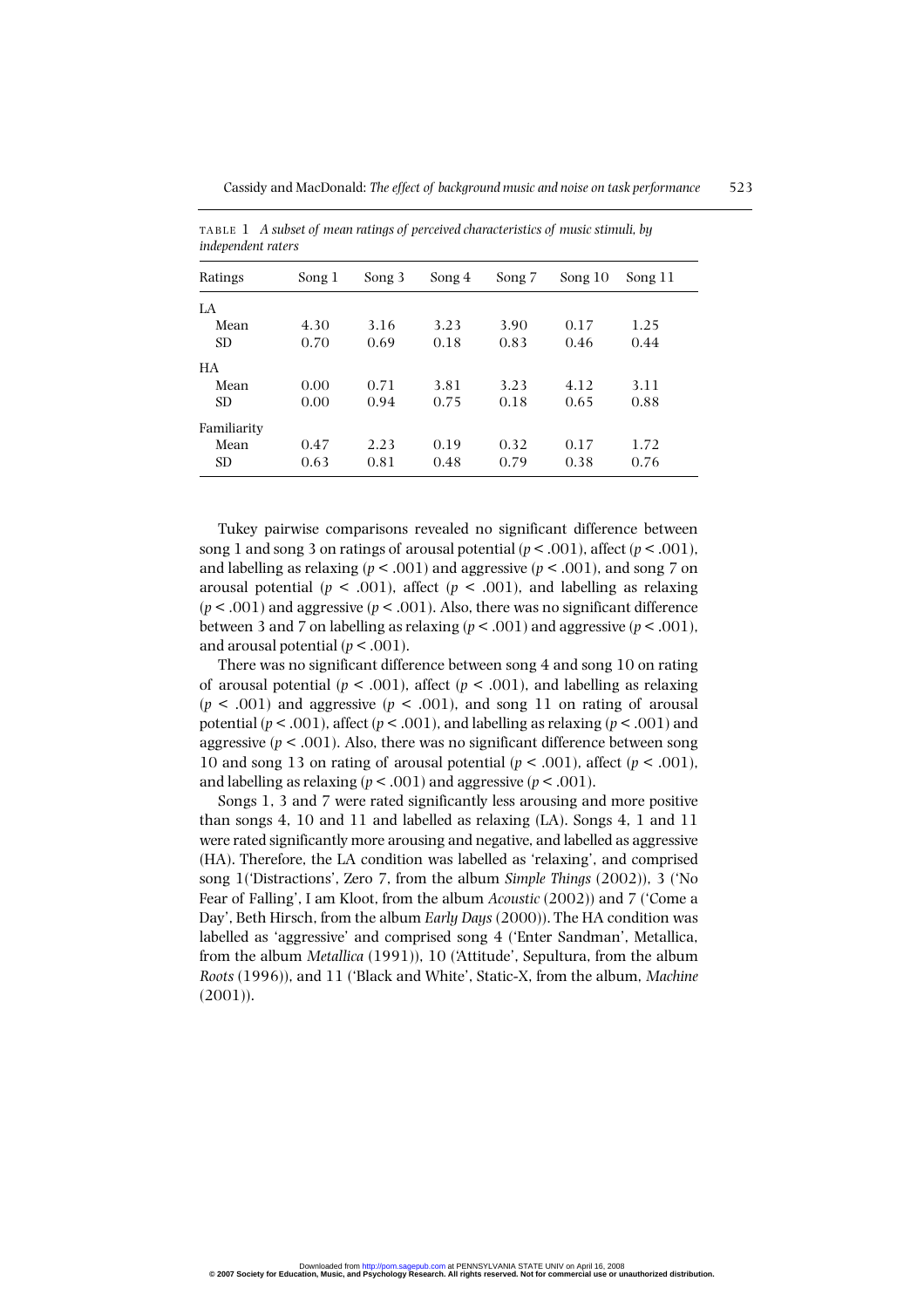# *Method: Study*

## PARTICIPANTS

A between-participants design was employed. Forty undergraduate university students (10 male and 30 female) completed the Eysenck Personality Questionnaire – Revised Short Form (EPQ-RS; Eysenck and Eysenck, 1975). Twenty-eight participants were termed extravert (mean EPQ-RS extraversion score 11.38, mean age 21; 10 male and 18 female), and 12 introvert (mean EPQ-RS introversion score 5.4, mean age 21; five male and seven female). There were three introverts and seven extraverts in each sound condition, and a female bias. All participants spoke English as their first language, had normal hearing, normal to corrected vision, and no advanced music training. The participants also completed a standard consent form.

#### MATERIALS

The study utilized the music generated from the pre-study test: extent to which each song was perceived as arousing, positive/negative, relaxing/ aggressive, familiar and complex, assigned by independent raters (refer to details of pre-study music selection earlier). The distinction between instrumental and vocal music, and between genres of music themselves was considered beyond the scope of this study. Background noise was defined as everyday general sound, composed of general classroom/library working sounds, traffic, chatter and conversation including laughter, and presented via a CD player. Sound levels were assessed using a decibel meter, to ensure the level of 60 dB was balanced across conditions. The experiment took place in a soundproof room.

## TASKS

The participants were given five cognitive tasks:

- 1. Participants completed the two-part Stroop Neuropsychological Screening Test (SNST) (Golden and Freshwater, 1994: 1–32; Stroop, 1935). Participants were required to read and vocalize a list of colour names printed in a non-concurrent colour of ink. The participants were given a mark for each correct answer completed within time. The task was *negatively* marked.
- 2. The immediate recall task consisted of a short 63-word news story from version A of item 6A of the Rivermead Behavioural Memory Test (RMBT) (Wilson et al., 1985). Participants were informed that they would be asked to again recall the passage at the end of the experiment (i.e. delayed recall). All participants completed the task within 10 minutes. To obtain the raw scores, each of the parallel versions of the story was divided into 21 'ideas', with scoring based on the number of 'ideas'. To divert their attention between the immediate and delayed recall tasks, the participants were given two further tasks.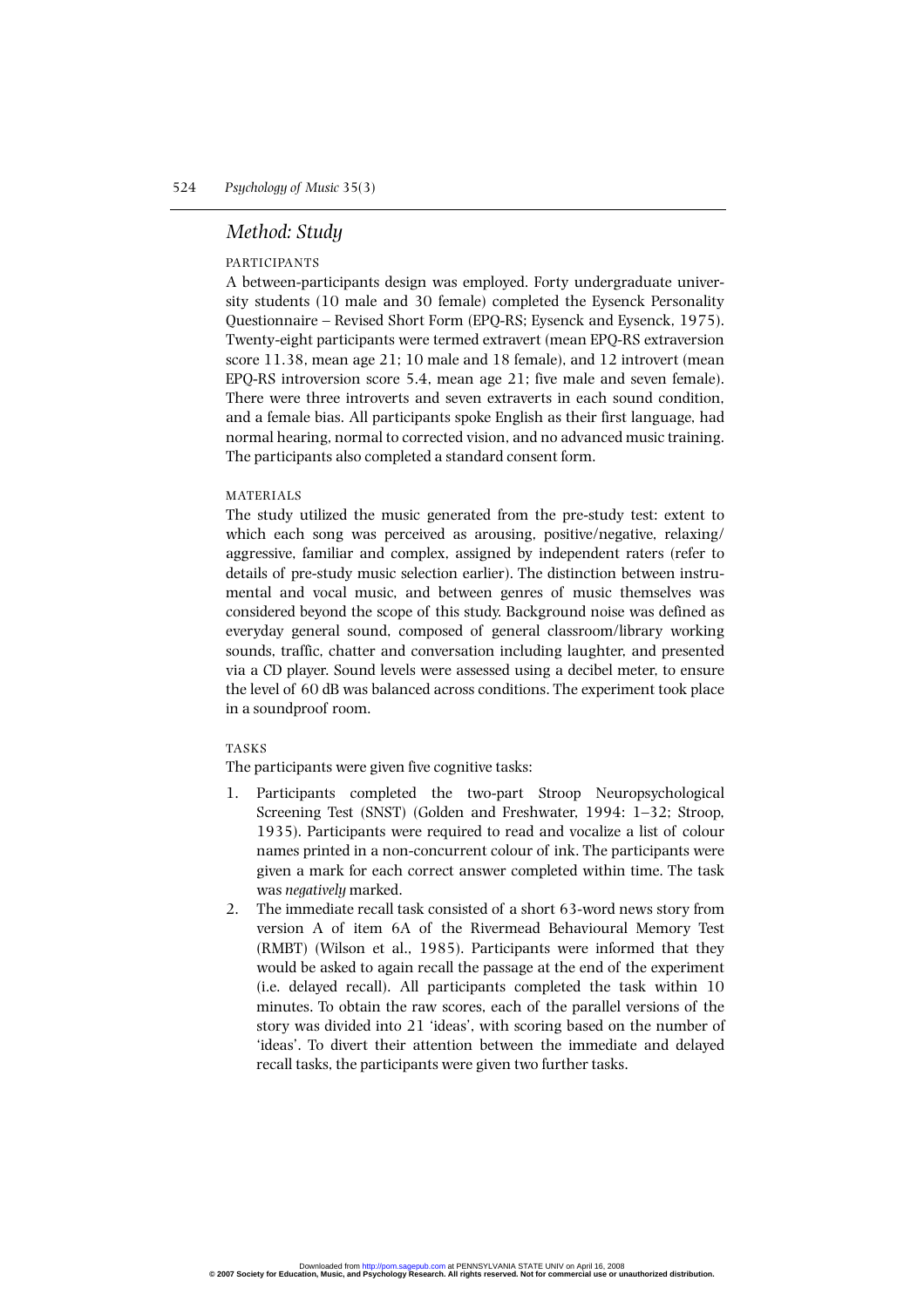- 3. The free recall task consisted of 20 everyday six-letter words, not matched for exact frequency. All participants finished within 10 minutes, and were given one point for each word they correctly remembered.
- 4. The participants were then given a distractive task in the form of a numerical task taken from the Saville and Holdsworth NA4 test of numerical critical reasoning (Saville and Holdsworth, 1993). The data was omitted from the analysis due to limitations in the scope and scoring of the test.
- 5. The delayed recall task involved recalling the required answer from the original immediate recall task. In previous studies (e.g. Furnham and Bradley, 1997) the interval between immediate and delayed recall was relatively short, e.g. six minutes. This study increased this interval in hope of finding greater differences.

## QUESTIONNAIRES

Participants were given three questionnaires to complete: the Eysenck EPQ-RS to ascertain their score on the introversion/extraversion dimension, a music preference questionnaire to provide information about general music preferences, and a study habits questionnaire to provide information about their opinions on music and noise while studying (a forced choice four-point Likert scale).

#### PROCEDURE

The participants completed a standard consent form, received a brief description of experimental requirements and were informed that they could contact the experimenter at any stage to enquire about the progress of the experiment. Participants were in groups of 10, and told that they could withdraw from the experiment at any time. They were then given the Eysenck EPQ-RS, the music preference, and study habits questionnaires to complete. Participants  $(n = 10)$  completed the five tasks in one of four background sound conditions: positive low arousal music labelled as relaxing (LA), negative high arousal music labelled as aggressive (NA), background noise and silence. The extract for each condition was run for the full length of the experiment involving three repetitions, in which the order of the songs was counterbalanced to control for possible repetition effects. The task order was selected in attempt to minimize fatigue through contrast of task type. A measure of fatigue was, however, taken post experiment. The mean experiment time was 45 minutes.

### RESULTS

The mean scores and standard deviations for each task indicate differential task performance in the presence of background sound compared to silence (see Table 2). The data also indicate differential task performance between each background sound condition (see Figure 1).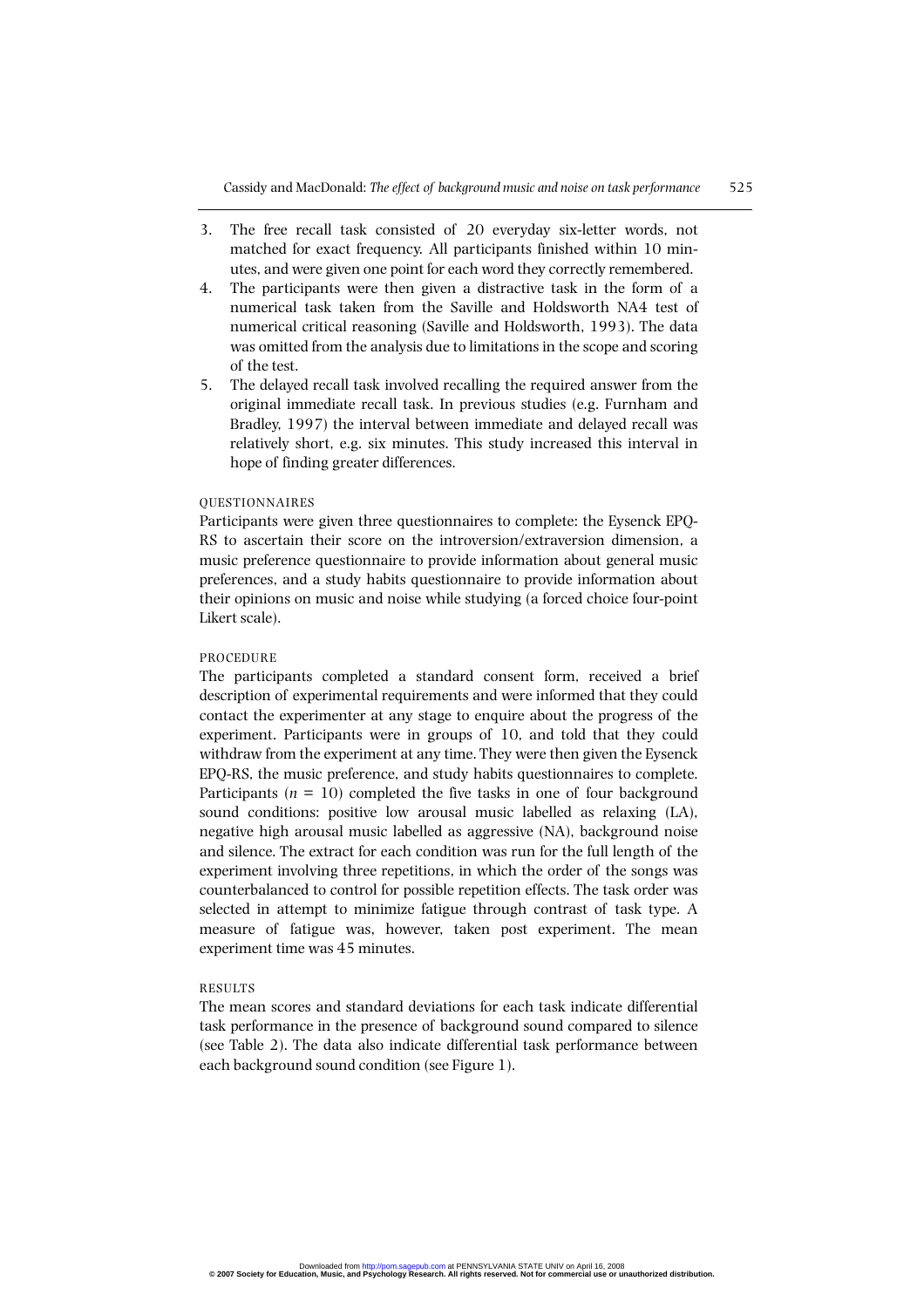| $\pm$ 2 $\pm$ 1110 теан содните шък регрі танке ні еасн раскутоина бойна сонаціон |             |                     |                |                   |              |  |  |  |
|-----------------------------------------------------------------------------------|-------------|---------------------|----------------|-------------------|--------------|--|--|--|
| Sound<br>condition                                                                |             | Immediate<br>recall | Free<br>recall | Delayed<br>recall | Stroop       |  |  |  |
| HА                                                                                | Mean<br>SD. | 3.75<br>1.38        | 5.90<br>1.45   | 3.10<br>1.39      | 0.57<br>0.12 |  |  |  |
| Noise                                                                             | Mean<br>SD. | 4.70<br>2.45        | 7.20<br>2.04   | 3.85<br>1.49      | 0.32<br>0.11 |  |  |  |
| LA                                                                                | Mean<br>SD. | 7.95<br>2.63        | 8.40<br>1.51   | 6.50<br>2.56      | 0.21<br>0.01 |  |  |  |
| Silence                                                                           | Mean<br>SD. | 8.90<br>1.89        | 11.60<br>2.50  | 7.20<br>1.90      | 0.22<br>0.03 |  |  |  |
| Total                                                                             | Mean<br>SD. | 6.33<br>3.00        | 8.28<br>2.83   | 5.16<br>2.52      | 0.33<br>0.17 |  |  |  |

TABLE 2 *The mean cognitive task performance in each background sound condition*

## DATA ANALYSIS

A MANOVA was carried out to establish whether there was a main effect for background sound (music and noise) across cognitive task performance, and to establish the role of personality (introversion/extraversion) in the results found. The dependent measures were performance on the four tasks (immediate recall, free recall, delayed recall and Stroop) with sound condition (noise, HA music, LA music and silence) and personality (introversion or extraversion) as fixed factors.



FIGURE 1 *Overall cognitive task performance in each background sound condition.*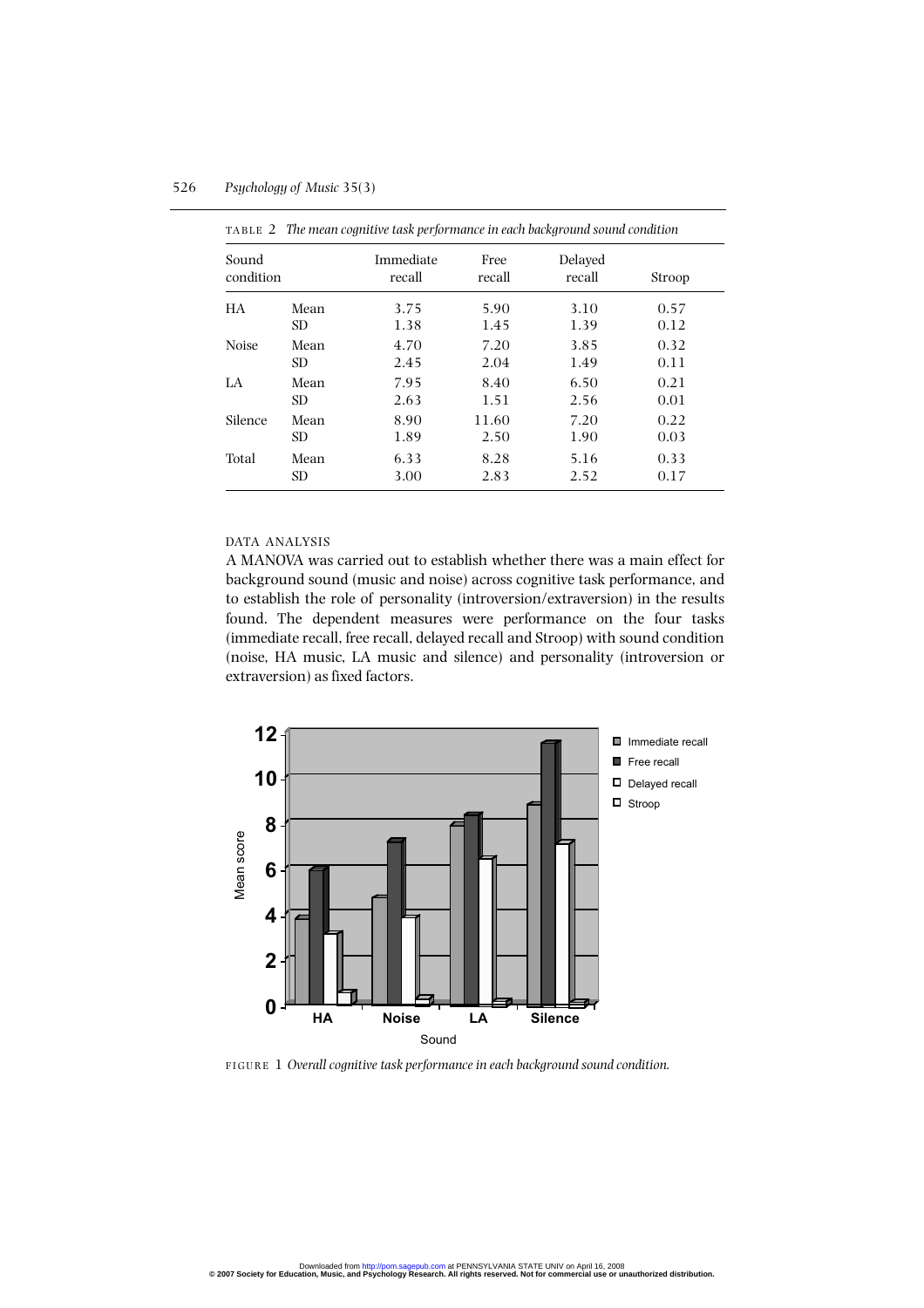#### *Immediate recall*

The MANOVA showed a main effect for background sound (silence, HA music, LA music and noise) on task performance  $(F(3, 32) = 17.46, p < 0.01)$ (see Figure 2). Tukey pairwise comparisons highlighted a significant difference between performance in the silence and HA conditions  $(p < .01)$  and the silence and noise conditions ( $p < .01$ ), but not between the silence and LA condition  $(p = .70, \text{ns})$ . There was a significant difference between the LA and noise conditions ( $p < .01$ ) and the LA and aggressive conditions ( $p < .01$ ). Task performance was significantly better in silence and LA music than in the presence of noise or HA music. There was no significant difference between performance in the HA and noise conditions  $(p = .76, ns)$ , with both being detrimental to performance. There was a main effect of personality (*F*(1, 32) = 6.08, *p* < .05), a significant difference in the performance of introverts and extraverts, with introverts performing significantly better than extraverts overall (see Table 2). There was no interaction between personality and sound  $(F(3, 32) = 1.506, p = .232)$  indicating that background sound condition did not differentially affect the performance of introverts and extraverts (see Table 3).

#### *Free recall*

The MANOVA showed a main effect for background sound on task performance  $(F(3.32) = 15.69, p < .01)$ . Tukey pairwise comparisons indicated a significant difference in performance in the presence of silence and HA music

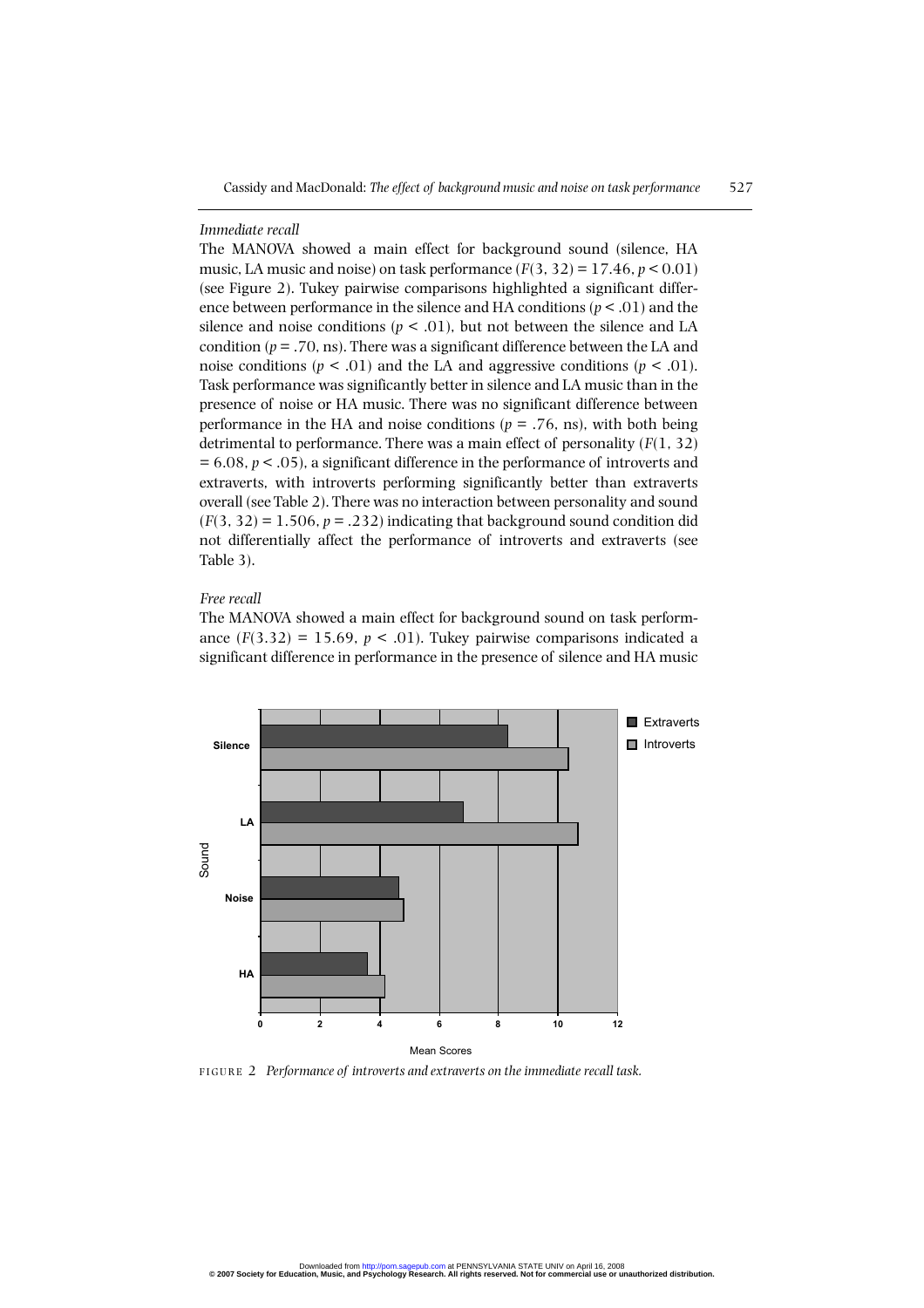#### 528 *Psychology of Music* 35(3)

|           | Extraverts       |      |      |      | Introverts |            |      |              |      |                  |
|-----------|------------------|------|------|------|------------|------------|------|--------------|------|------------------|
|           | Overall HA Noise |      |      | LA   | Silence    | Overall HA |      | <b>Noise</b> |      | LA Silence       |
| Immediate |                  |      |      |      |            |            |      |              |      |                  |
| Mean      | 5.82             | 3.57 | 4.64 | 6.79 | 8.29       | 7.50       | 4.16 |              |      | 4.80 10.67 10.33 |
| SD        | 2.50             | 1.43 | 2.59 | 1.40 | 1.35       | 3.79       | 1.44 | 0.36         | 3.21 | 2.52             |
| Free      |                  |      |      |      |            |            |      |              |      |                  |
| Mean      | 8.12             | 5.57 | 7.00 | 8.40 | 10.86      | 9.51       | 6.67 | 7.67         |      | 8.33 13.34       |
| SD        | 2.63             | 1.51 | 1.21 | 1.63 | 2.54       | 3.247      | 1.15 | 2.12         |      | 1.52 1.53        |
| Delayed   |                  |      |      |      |            |            |      |              |      |                  |
| Mean      | 4.78             | 3.00 | 3.86 | 5.29 | 6.50       | 6.50       | 3.34 | 4.84         | 9.34 | 8.84             |
| SD        | 1.87             | 1.55 | 1.63 | 1.16 | 0.91       | 3.44       | 1.15 | 0.00         | 2.93 | 2.84             |
| Stroop    |                  |      |      |      |            |            |      |              |      |                  |
| Mean      | 0.30             | 0.52 | 0.26 | 0.21 | 0.21       | 0.41       | 0.70 | 0.46         | 0.21 | 0.25             |
| SD        | 0.141            | 9.7  | 4.63 | 1.03 | 1.25       | 0.206      | 0.00 | 0.17         | 1.16 | 4.74             |

TABLE 3 *Mean cognitive task performance scores of introverts and extraverts, in each background sound condition*

 $(p < .01)$ , LA music  $(p < .01)$  and noise  $(p < .01)$ , with task performance greatest in silence. There was a significant difference between the LA and HA conditions  $(p < .01)$  with performance greater in LA music, but not between LA and noise conditions  $(p = .17, \text{ ns})$ , or between the noise and HA conditions ( $p = .14$ , ns), which were both detrimental to performance. It appears that performance was best in the presence of silence, LA music, noise and HA music respectively. There was no significant effect of personality on overall task performance  $(F(1, 32) = 2.47, p = .13)$ .

#### *Delayed recall*

The MANOVA showed a main effect for background sound (music and noise) on task performance (*F*(3, 32) = 18.49, *p* < .01) (see Table 2). Tukey pairwise comparisons highlighted a significant difference between performance in the silence condition and HA conditions ( $p < .01$ ), and between the silence and noise conditions  $(p < .01)$ , but no significant difference between silence and LA  $(p < .01)$ , with overall performance being greatest in silence. There was a significant difference between performance in the LA and the HA music conditions ( $p < .01$ ), and the LA and noise conditions ( $p < .01$ ), with performance being greatest in LA music. There was no significant difference between HA and noise ( $p < .01$ ). There was a main effect of personality ( $F(3, 32) =$ 9.07,  $p < 0.01$ ), indicating a significant difference in the performance of introverts and extraverts, with introverts performing significantly better than extraverts overall (see Table 3).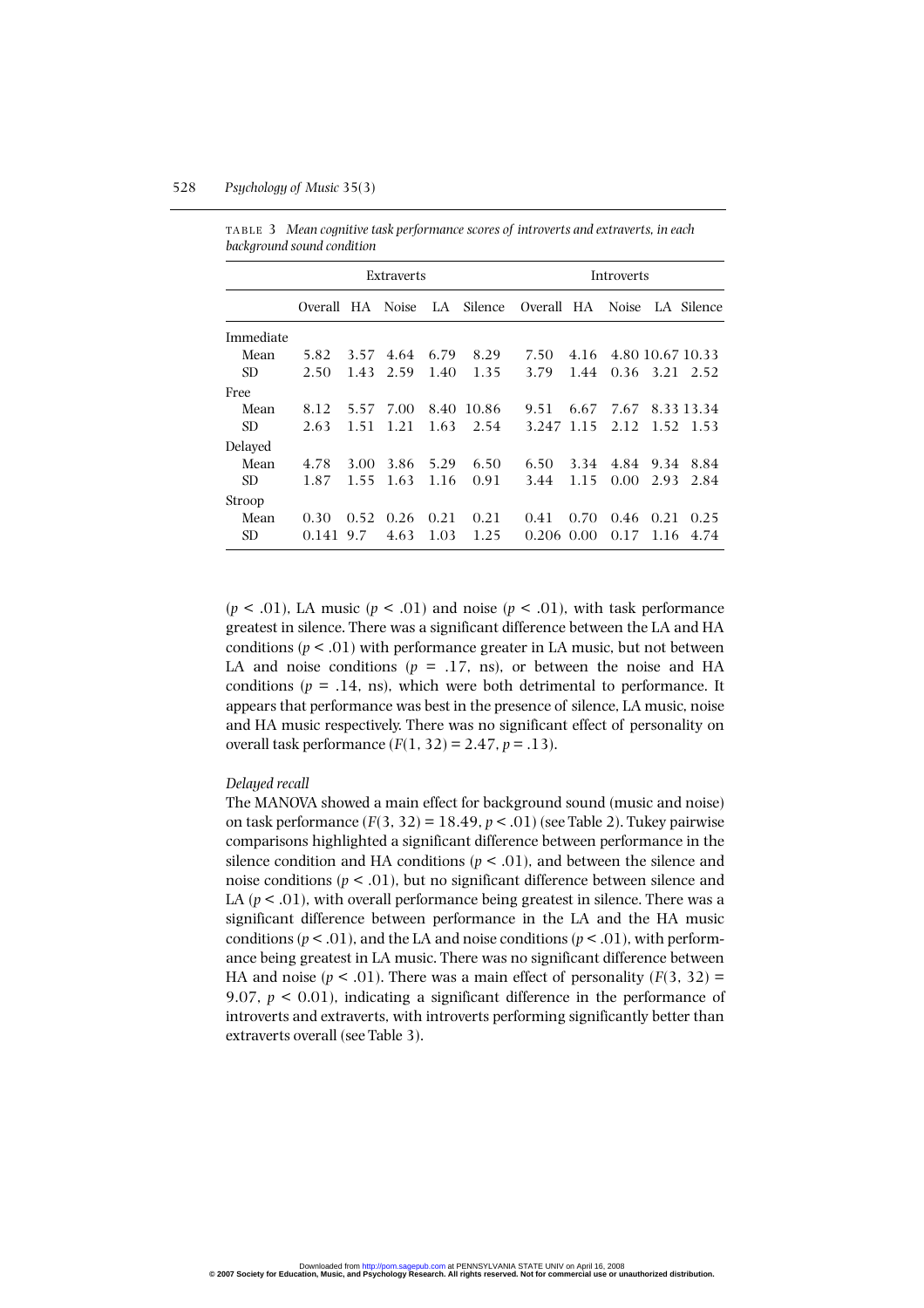#### *Stroop*

The MANOVA showed a main effect for background sound (music and noise) on task performance  $(F(3, 32) = 114.37, p < .01)$  (see Table 2). Tukey pairwise comparisons indicate a significant difference between performance in the silence condition and the HA condition  $(p < .01)$  and noise conditions  $(p < .01)$ , with performance best in silence. There was a significant difference between the LA and HA conditions ( $p < .01$ ) and noise conditions ( $p < .05$ ) with performance greater in LA music. There was also a significant difference between performance in the HA and noise conditions  $(p < .01)$  with HA music having the most detrimental effect on task performance. There was a main effect of personality  $(F(1, 32) = 34.36, p < .01)$ , indicating that there was a significant difference in the performance of introverts and extraverts on the negatively marked task, with introverts performing significantly poorer than extraverts overall (see Table 3). There was a significant interaction between sound and personality  $(F(3, 32) = 7.72, p < .001)$ , indicating than introverts' performance on the Stroop task was significantly poorer than extraverts in the presence of HA music and noise (see Figure 3).



FIGURE 3 *Performance of introverts and extraverts on the Stroop task.*

#### *Questionnaires*

*Study habits:* the MANOVA also investigated whether there was a link between scores on the EPQ-RS questionnaire, and the pre-test study habit/music and noise preference questionnaire. There was a main effect of personality on music preference  $(F(1, 32) = 50.61, p < .01)$ , indicating that introverts preferred pop, classical and relaxing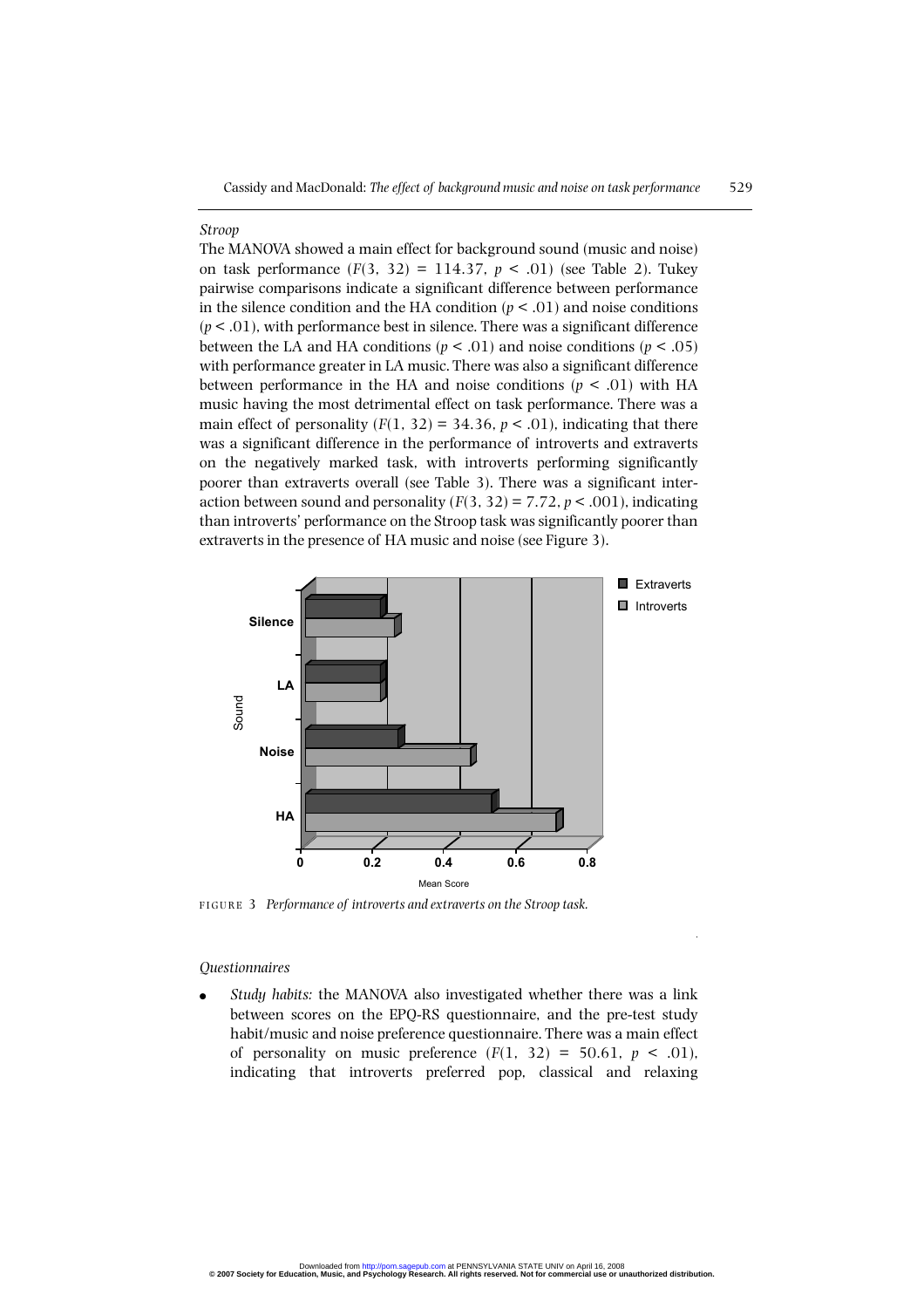characteristics, while extraverts preferred rock, metal and hip hop characteristics. The results also revealed a main effect of personality on noise preferences  $(F(1, 32) = 31.76, p < .01)$ . Introverts reported finding background music significantly more distracting than extraverts.

*Music preference:* Open-ended responses indicated that introverts were more likely to report a deliberate choice of pop, classical and indie music, which is quiet, chilled, while studying and out of a studying context, to seek anxiolytic effects. Extraverts indicated awareness of positive anxiolytic effects of music, but admitted this rarely affected their music choice, preferring more aggressive and rock styles regardless of context.

## *Discussion*

The results indicate that performance on all tasks was poorer while listening to background sound (music and noise) compared to completing the tasks in silence, supporting literature on the negative effects of background noise and music on task performance (Banbury and Berry, 1998). The study also predicted that there would be evidence for differential effects between LA and HA music, in line with literature suggesting differential effects of music which contrasts on a soothing to stimulating continuum for music (Hallam and Price, 1998; Radocy and Boyle, 1998). The results supported this, indicating that listening to HA music was significantly more detrimental to task performance than listening to LA music, across all tasks. Background noise and HA music significantly reduced performance across all tasks, compared to silence, with HA music significantly more detrimental to task performance on the Stroop task only. Listening to noise was significantly more detrimental to performance than listening to LA music across all tasks except free recall. There was no evidence of a facilitation effect of listening to LA music. In fact, listening to LA music displayed a significantly detrimental effect on free recall performance in comparison to completion in silence.

The results support Konecni's (1982) suggestion that music processing takes up cognitive capacity; however, it appears that HA music and LA music may make differing demands upon cognitive processing. North and Hargreaves (1997) suggested that music listening requires cognitive work e.g. analyses of musical components, online temporal processing. They suggested that arousing music (more cognitively demanding) reduces the amount of attentional space available, so when arousing music and task performance simultaneously draw on limited processing capacity, task performance is impaired. The findings indicate that participants who completed the tasks in the presence of HA music and noise were less able to store information for later recall, or suppress irrelevant visual stimuli on the Stroop, than those who completed tasks in LA music or silence respectively.

The nature of the task, our limited attentional resources and differential processing of contrasting forms of music and noise may explain these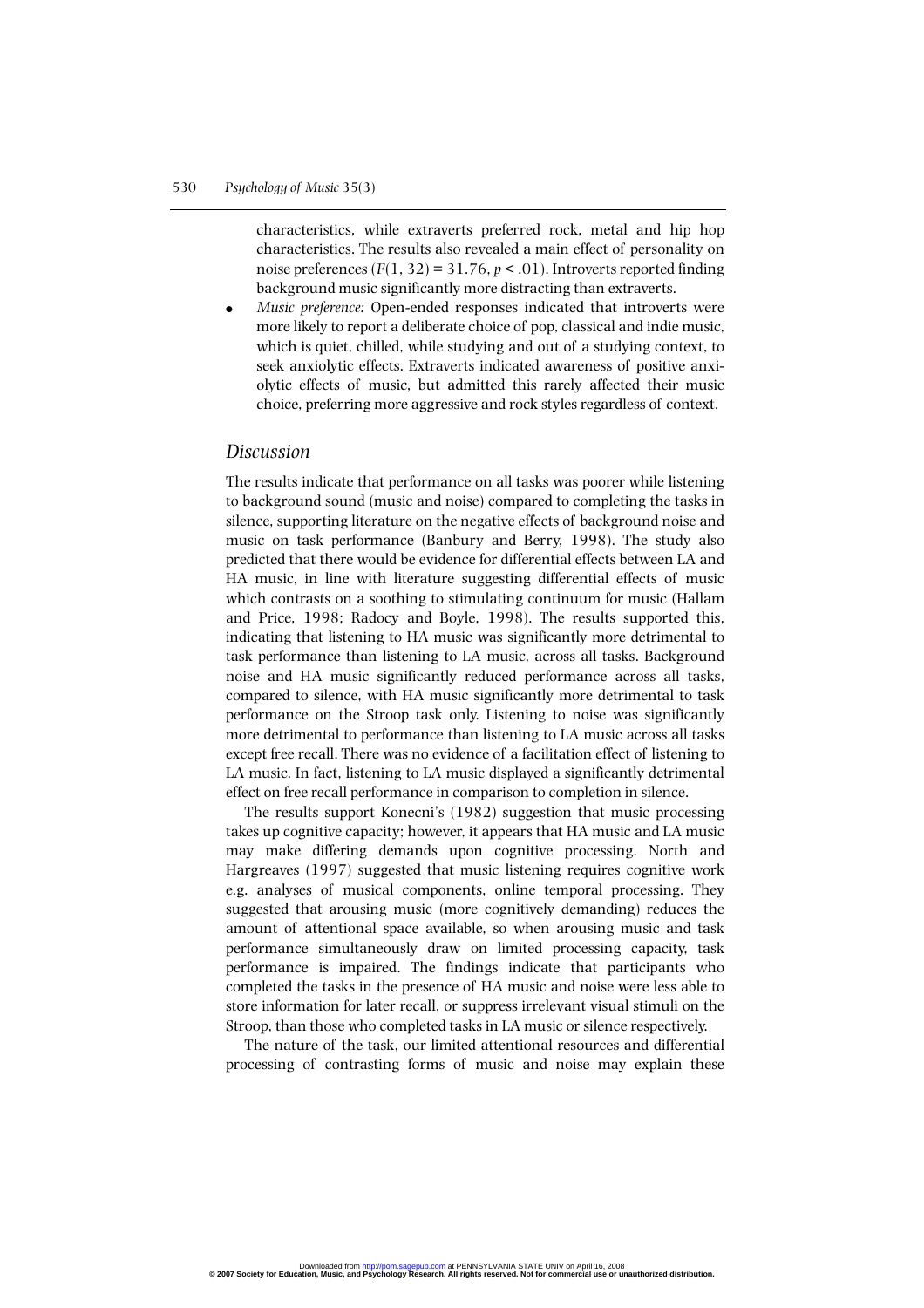differing results. The experimental HA music was more unpredictable in structure, timbre and message than the LA music. In contrast, the LA music was more predictable in structure, timbre and message. In this way, the HA music may have been processed or perceived more similarly to noise than to LA music, in line with the findings of Furnham and Strbac (2002). Future study should further address participants' judgment and individual perception of music stimuli's characteristics post experiment.

The hypothesis that task performance would be moderated by introvert and extravert tendencies was supported. Introverts' performance was significantly greater than extraverts on the immediate recall, free recall and delayed recall tasks, and significantly poorer overall on the Stroop task. However, the prediction that introverts' and extraverts' performance would be differentially affected by sound condition was partly supported by the results of the Stroop task. Introverts' performance was significantly poorer in the presence of HA music and noise, suggesting that introverts were more detrimentally effected by the introduction of HA music and noise on the complex Stroop task. These findings may be explained by Eysenck theory of cortical arousal and are supported by similar findings that introverts perform tasks more accurately in conditions of low arousal than extraverts, but more poorly than extraverts in negatively arousing or distracting conditions (see Furnham and Allass, 1999; North and Hargreaves, 1997). It may be that LA and HA music are comparable to Kiger's (1989) assertion of 'low information load' and 'high information load' music respectively, in that HA music over-arouses introverted individuals resulting in distraction and poorer performance (Salame and Baddeley, 1982).

The differential results of the Stroop task may be explained through task type and complexity. The Stroop task involved visual stimulation, suppression and vocalization, unlike the other tasks, which involved visualization and retention. This may suggest a differential role for the visuo-spatial sketchpad. The results from the Stroop task may suggest a heightened awareness or sensitivity to background sound, i.e. a change in potential processing of sound compared to the other tasks and a differential role for the phonological loop. It may be that as demand on cognitive capacity increases, the distractive properties of HA music are enhanced for the listener, with introverts being more severely affected. Armstrong and Sopory (1997) tested participants on phonological recall (digits and numbers) and visuo-spatial working memory in silence, and in the presence of a TV situation comedy recording. The TV condition impaired phonological memory, not spatial performance.

Drawing from previous findings, the study suggests that the presence of lyrics may have enhanced the detrimental effects of instrumental music in comparison to silence (Furnham et al., 1999). Further, we suggest that contrasting lyrical content may play a role in the differential effects of LA and HA music on task performance. A growing body of literature is investigating the specific effects of lyrics in HA popular music, with mixed results (see

Downloaded from<http://pom.sagepub.com>at PENNSYLVANIA STATE UNIV on April 16, 2008<br>C 2007 Society for Education, Music, and Psychology Research. All rights reserved. Not for commercial use or unauthorized distribution.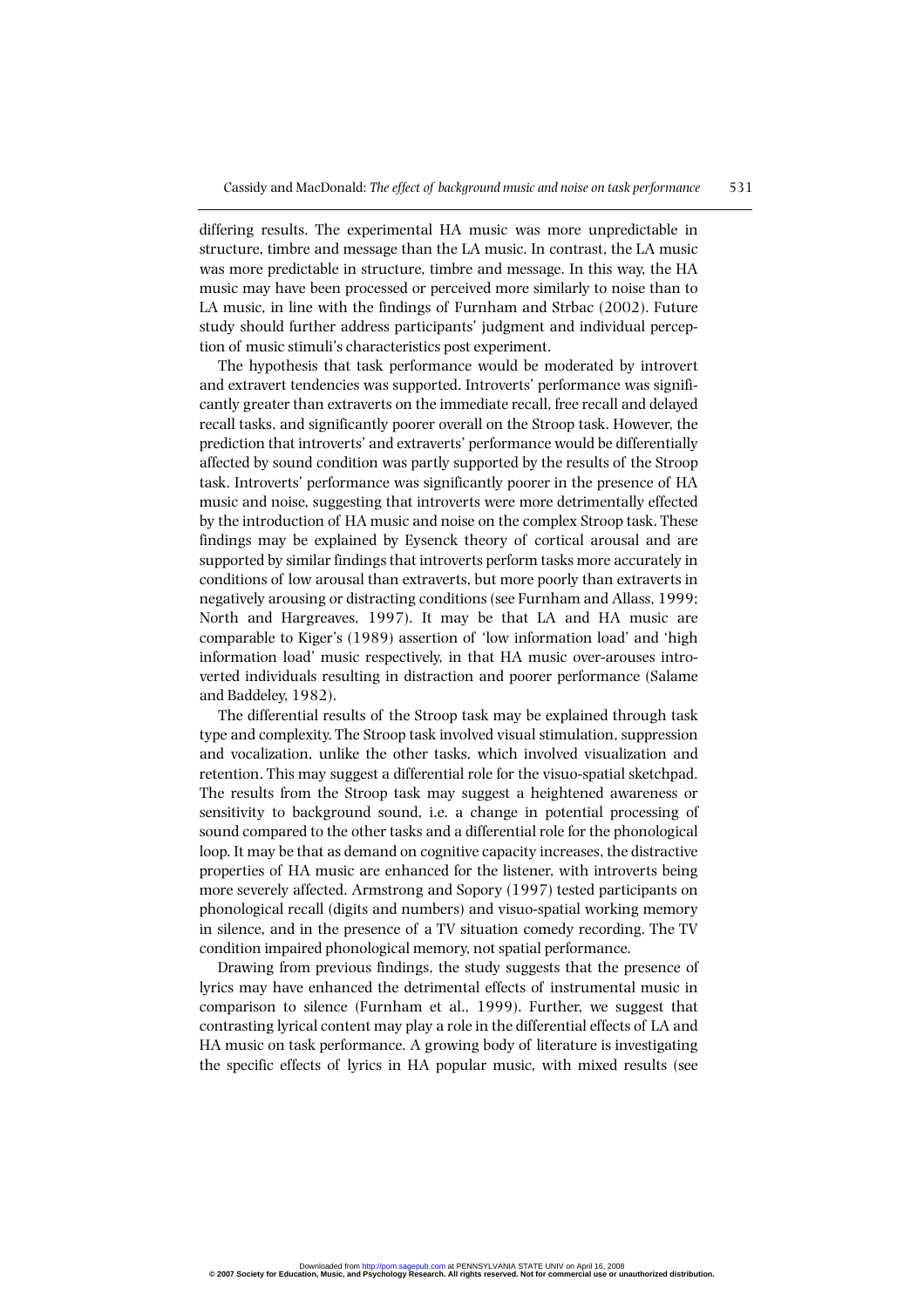Anderson et al., 2003). A shift in attention resources from interpretation of musical meaning towards the conscious or subconscious interpretation of lyrics may increase the complexity/distraction potential of HA music compared to LA music.

Research has distinguished between the effects of instrumental and vocal music, addressing the disruptive effects of background speech on various aspects of cognitive, industrial and educational performance. Studies suggest that the vocal sounds in speech may impair phonological processing, which will affect reading comprehension and learning of verbal information. Irrelevant speech, when compared to non-speech-related stimuli at conversational volume, has been found to be more disruptive to memory when informational load is high (Jones and Morris, 1992). One major related phenomenon is the Irrelevant Speech Effect (ISE), referring to the finding of impaired recall performance in the presence of irrelevant auditory stimuli (Salame and Baddeley, 1982). Banbury and Berry (1998) investigated whether office noise (with or without speech) disrupted memory for prose, and mental arithmetic. Office noise with speech disrupted performance on both tasks, whereas office noise without speech only disrupted mental arithmetic. They also addressed the effects of meaningful speech, indicating that meaningful speech was most disruptive, compared to non-meaningful speech (random words) and silence.

Furnham et al. (1999) investigated the performance of sixth-form pupils (age 17–18 years) on a comprehension task, logic problem and coding task in the presence of silence and background vocal music and instrumental music. The study found vocal music to be more distracting than instrumental. Iwanaga and Ito (2002) examined the disturbance effect of vocal music, instrumental music and natural sound (nature) on memory performance. They observed perceived disturbance to be highest under the vocal conditions, but also evident in the instrumental condition.

However, music plays a meaningful social and emotional role, so may be assigned an 'emotional' as well as a 'musical' meaning (see Juslin and Sloboda, 2001). Tremblay et al. (2000) suggested the acoustic constituents of sound, rather than its source, are most influential in determining the impact of irrelevant acoustic stimuli. In this way, speech itself may not hold a special status in processing, but the accompanying meaning may influence processing. Possible effects may be enhanced by our interpretation of any potential social and emotional messaging, again influenced by individual differences. HA music may have a relatively high negative emotional message content compared to LA music, enhancing the inextricable presence of differential speech content between HA and relaxing popular music. It has been suggested that relatively small demands may be made on the attention capacity if the content of the message is easily understood (Lang, 1995). It may be suggested that university students are highly attuned to emotional arousal and meaningful messaging, and so may be less distracted by music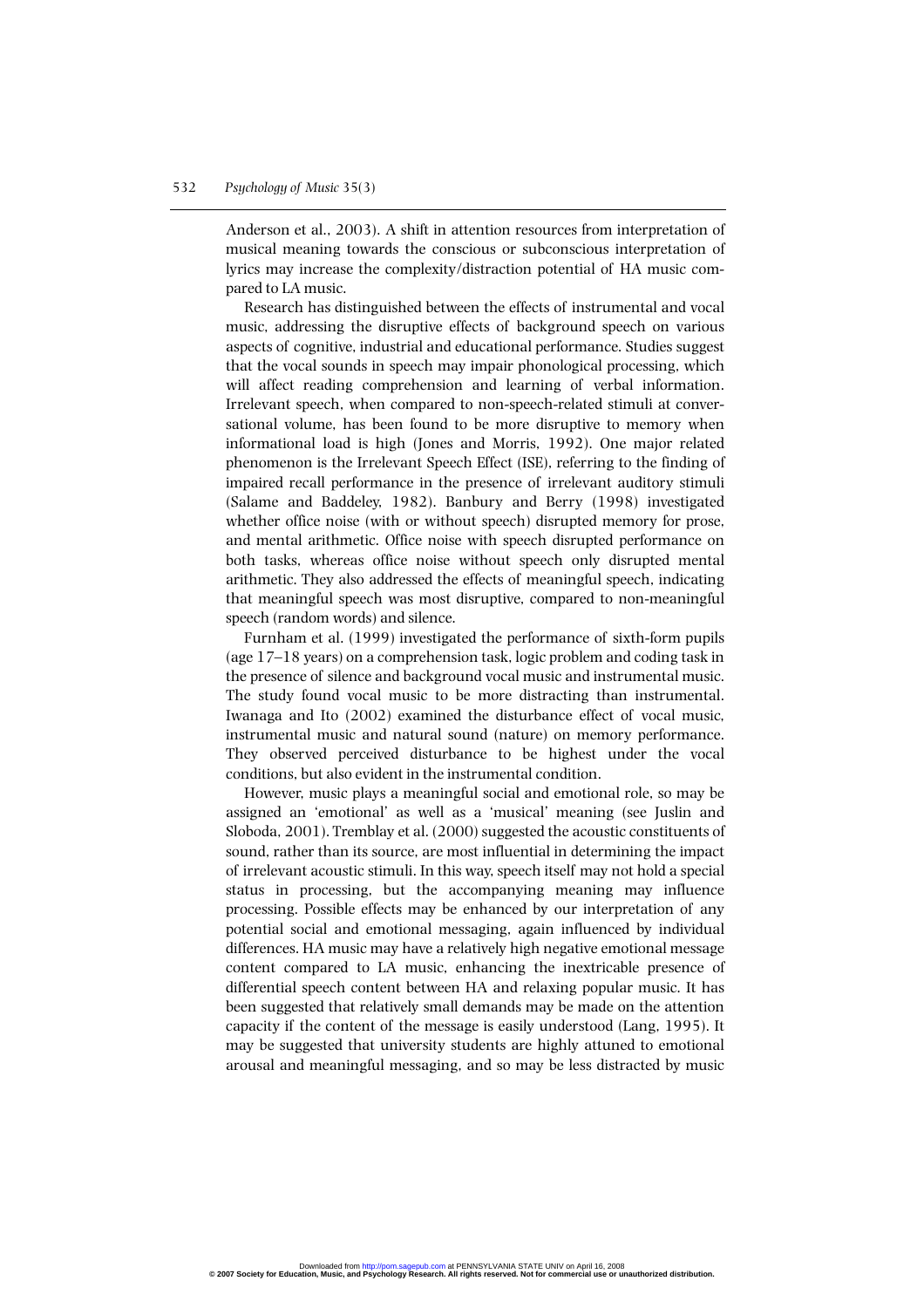than other potential populations or, conversely, more distracted due to increased personal interest and affiliation with social messaging of popular music. Future research could address this issue across individual differences including, age, preferred music and musical experience.

The prediction that introverts and extraverts would report differential preferences for music listening and studying in the presence of music and noise was supported. Introverts reported finding music and noise significantly more distracting while studying than extraverts, supporting the optimum arousal hypothesis (see Ylias and Heaven, 2003). Introverts reported an awareness and deliberate choice of pop and relaxing music to seek anxiolytic effects while studying, and their preferences also remained consistent out of a studying context. Extraverts reported little awareness and a lack of deliberate seeking of positive affect through music, preferring rock and HA music regardless of context. Extraverts also reported preferring to work in more social and arousing environments. This supports earlier research suggesting that extraverts prefer to study in noisier areas of a library (Campbell and Hawley, 1982). The extravert's higher optimum arousal may mean a need to seek more extreme emotional messaging to achieve the level of arousal met by introverts while in the presence of preferred relaxing music.

The study has yielded robust findings, relevant not only to university students (see Ransdell and Gilroy, 2001) and those who wish to maximize their work potential, study environment and services, but also to those interested in investigating the effects of everyday music listening on our emotional and behavioural state. Further study could utilize a larger sample size, even introversion/extraversion and gender split, to investigate the role of neuroticism, conscientiousness, intelligence and hostility in the results. Research should address the possibility of increased familiarity with repetition of sound material, and the possibility of order effects and fatigue through the constraints of administering immediate and delayed recall tasks.

In conclusion, the current study has highlighted the detrimental effect of sound (noise and music) on task performance, in comparison to silence, and the differential effects of music of contrasting arousal potential and affect. The study has also highlighted the importance of the listeners' individual differences, e.g. personality and preferences, on response. We suggest that a wide range of factors should be taken into consideration when investigating the effects of music on behavioural and affective state. These include musical, environmental, psychological and social factors, which may be inextricably linked. Future research should take these factors into consideration in attempts to move away from viewing music as a unitary stimulus with specific effects on psychological processing, regardless of personality and wider cultural and social issues.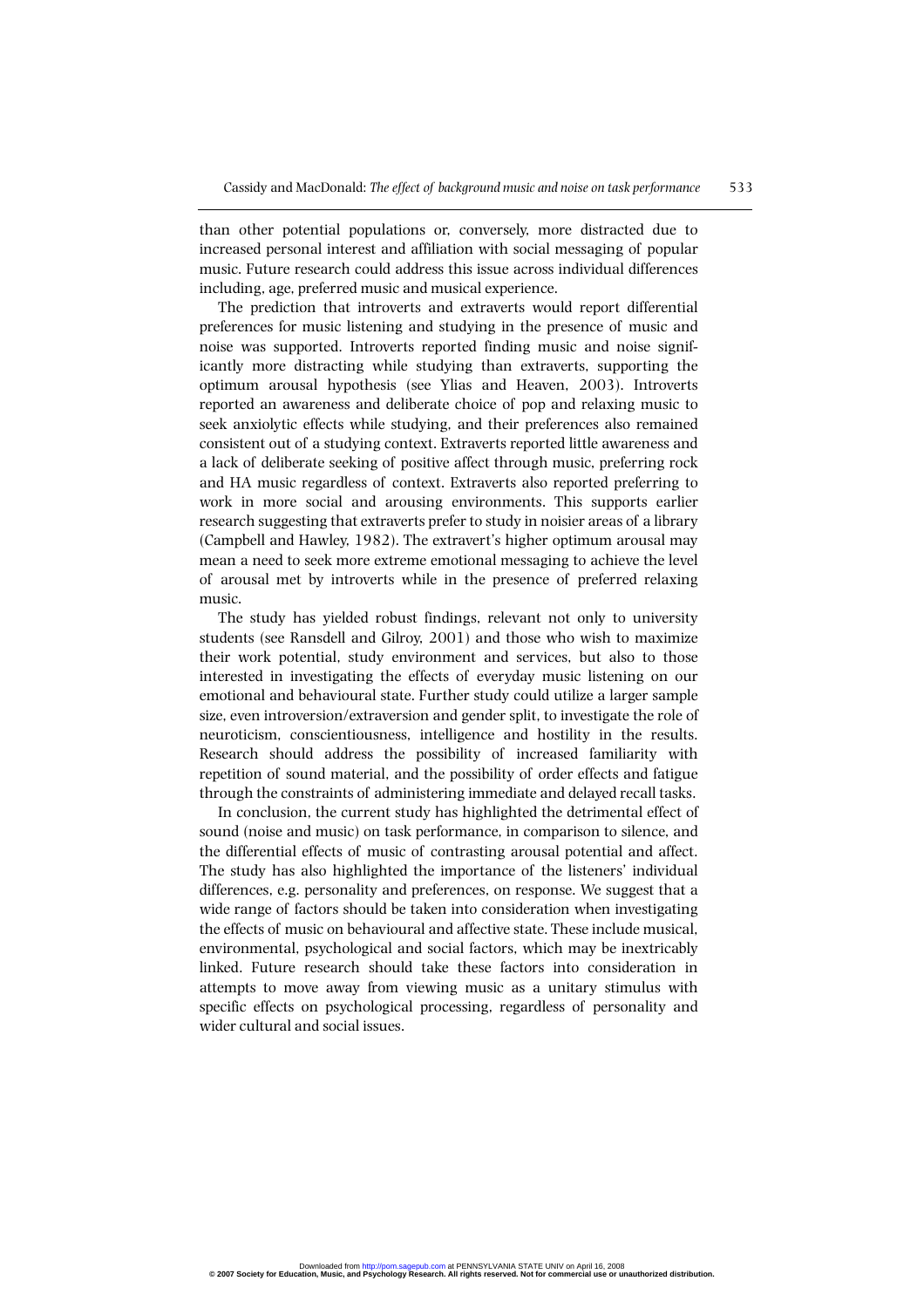#### REFERENCES

- Anderson, C.A., Carnagey, N.L. and Eubanks, J. (2003) 'Exposure to Violent Media: The Effects of Songs with Violent Lyrics on Aggressive Thoughts and Feelings', *Journal of Personality and Social Psychology* 84(5): 960–71.
- Armstrong, G.B. and Sopory, P. (1997) 'Effects of Background Television on Phonological and Visuo-spatial Working Memory', *Communication Research* 24: 459–80.
- Banbury, S. and Berry, D.C. (1998) 'Disruption of Office-related Tasks by Speech and Office Noise', *British Journal of Psychology* 89: 499–517.
- Bartlett, D. (1999) 'Physiological Responses to Music and Sound Stimuli', in D. Hodges (ed.) *Handbook of Music Psychology*, pp.343–85. San Antonio, TX: IMR Press.
- Belojevic, G., Slepcevic, V. and Jakovljevic, B. (2001) 'Mental Performance in Noise: The Role of Introversion', *Journal of Environmental Psychology* 21: 209–13.
- Blood, D.J. and Ferriss, S.J. (1993) 'Effects of Background Music on Anxiety, Satisfaction with Communication, and Productivity', *Psychological Reports* 72: 171–7.
- Campbell, J.B. and Hawley, C.W. (1982) 'Study Habits and Eysenck's Theory of Extraversion–Introversion', *Journal of Research in Personality* 16: 139–46.
- Carlton, L. and MacDonald, R.A.R. (2003) 'An Investigation of the Effects of Music on Thematic Apperception Test (TAT) Interpretations', *Musicae Scientiae*, Special Issue 2003: pp. 9–30.
- Daoussis, L. and McKelvie, S.J. (1986) 'Musical Preferences and Effects of Music on a Reading Comprehension Test for Extraverts and Introverts', *Perceptual and Motor Skills* 62: 283–9.
- Etaugh, C. and Ptasnik, P. (1982) 'Effects of Studying to Music and Post-study Relaxation on Reading Comprehension', *Perceptual and Motor Skills* 55: 141–2.
- Eysenck, H.J. (1967) *The Biological Basis of Personality*. Springfield, IL: Charles C. Thomas.
- Eysenck, H. and Eysenck, S. (1975) *The Eysenck Personality Questionnaire*. London: Hodder & Stoughton.
- Fogelson, S. (1973) 'Music and a Distracter on Reading-test Performance of Eighthgrade Students', *Perceptual and Motor Skills* 36: 1265–6.
- Fox, J.G. and Embrey, E. (1972) 'Music: An Aid to Productivity', *Applied Ergonomics* 3: 202–5.
- Furnham, A. and Allass, K. (1999) 'The Influence of Musical Distraction on Varying Complexity on the Cognitive Performance of Extraverts and Introverts', *European Journal of Personality* 13: 27–38.
- Furnham, A. and Bradley, A. (1997) 'Music While You Work: The Differential Distraction of Background Music on the Cognitive Test Performance of Introverts and Extraverts', *Applied Cognitive Psycholog*y 1: 445–55.
- Furnham, A. and Strbac, L. (2002) 'Music is as Distracting as Noise: The Differential Distraction of Background Music and Noise on the Cognitive Test Performance of Introverts and Extraverts', *Ergonomics* 45(3): 203–17.
- Furnham, A., Trew, S. and Sneade, I. (1999) 'The Distracting Effects of Vocal and Instrumental Music on the Cognitive Test Performance of Introverts and Extraverts', *Personality and Individual Differences* 27(2): 381–92.
- Golden, C.J. and Freshwater, S.M. (1994) *Stroop Colour and Word Test: A Manual for Clinical and Experimental Uses*. Chicago: Stoelting.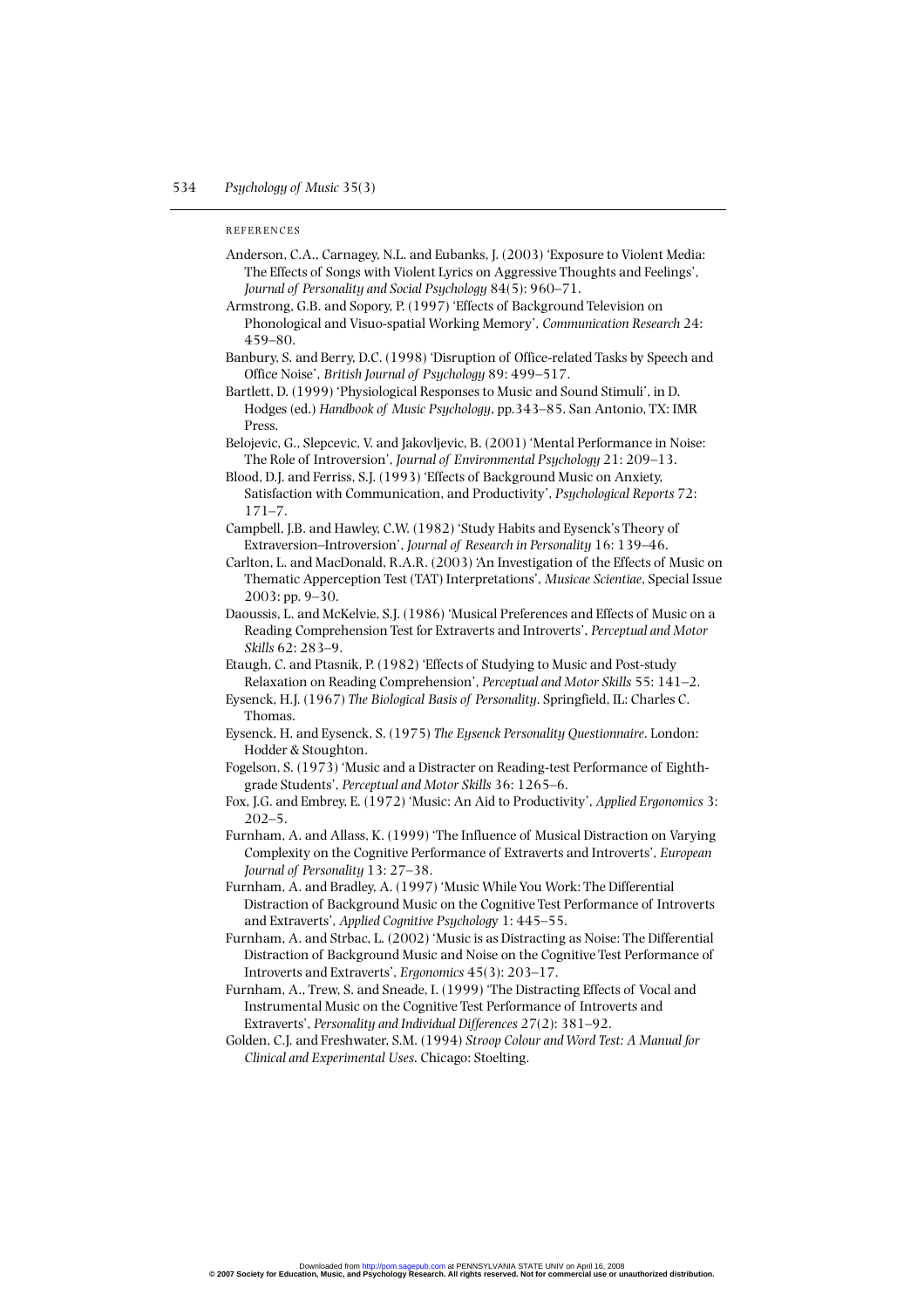- Hallam, S. and Price, J. (1998) 'Can the Use of Background Music Improve the Behaviour and Academic Performance of Children with Emotional and Behavioural Difficulties?', *British Journal of Special Education* 25(2): 88–91.
- Hallam, S., Price, J. and Katsarou, G. (2002) 'The Effects of Background Music on Primary School Pupils' Task Performance', *Educational Studies* 28(2): 112–22.
- Hargreaves, D.J. and North, A.C. (eds) (1997) *The Social Psychology of Music*. Oxford: Oxford University Press.
- Hilliard, O.M. and Tolin, P. (1979) 'Effect of Familiarity with Background Music on Performance of Simple and Difficult Reading Comprehension', *Perceptual and Motor Skills* 49: 713–14.
- Hirsch, Beth (2000) 'Come a Day', *Early Days* [audio disc].
- Hygge, S., Evans, G.W. and Bullinger, M. (2002) 'A Prospective Study of Some Effects of Aircraft Noise on Cognitive Performance in Schoolchildren', *Psychological Science* 13(5): 469–74.
- I am Kloot (2002) 'No Fear of Falling', *Acoustic* [audio disc], Echo UK.
- Iwanaga, M. and Ito, T. (2002) 'Disturbance Effect of Music on Processing of Verbal and Spatial Memories', *Perceptual and Motor Skills* 94: 1251–8.
- Jones, D.M. and Morris, N. (1992) 'Irrelevant Speech and Cognition', in A.P. Smith and D.M. Jones (eds) *Handbook of Human Performance*, Vol. 1, pp. 29–53. New York: Academic Press.
- Juslin, P.N. and Sloboda, J.A. (eds) (2001) *Music and Emotion: Theory and Research*. London: Oxford University Press.
- Kiger, D. (1989) 'Effects of Music Information Load on a Reading Comprehension Task', *Perceptual and Motor Skills* 69: 531–4.
- Kjellberg, A., Landstorm, U., Tesarz, M., Soderberg, L. and Akerlund, E. (1996) 'The Effects of Non-physical Noise Characteristics, On-going Task and Noise Sensitivity on Annoyance and Distraction due to Noise at Work', *Journal of Environmental Psychology* 16: 123–6.
- Konecni, V. (1982) 'Social Interaction and Musical Preference', in D. Deutsh (ed.) *The Psychology of Music*, pp. 497–516. New York: Academic Press.
- Lang, A.(1995) 'Defining Audio/Video Redundancy from a Limited-capacity Information Processing Perspective', *Communication Research* 22: 86–115.
- MacDonald, R.A.R., Hargreaves, D.J. and Miell, D.E. (eds) (2002) *Musical Identities*. Oxford: Oxford University Press.
- MacDonald, R.A.R., Mitchell, L., Dillon, T., Serpell, M.G., Davis, J.B. and Ashley, E.A. (2003) 'An Empirical Investigation of the Anxiolytic and Pain Reducing Effects of Music', *Psychology of Music* 31(2):187–203.
- Mayfield, C. and Moss, S. (1989) 'Effect of Music Tempo on Task Performance', *Psychological Reports* 65: 1283–90.
- McKelvie, P. and Low, J. (2002) 'Listening to Mozart Does Not Improve Children's Spatial Ability: Final Curtains for the Mozart Effect', *British Journal of Developmental Psychology* 20: 241–58.
- Metallica (1991) 'Enter Sandman', *Metallica* [audio disc], Elektra/Wea.
- Miell, D., MacDonald, R.A.R. and Hargreaves, D.J. (eds) (2005) *Musical Communication*. Oxford: Oxford University Press.
- North, A.C. and Hargreaves, D.J. (1997) 'Music and Consumer Behaviour', in A.C. North and D.J. Hargreaves (eds) *Social Psychology of Music*, pp. 268–89. Oxford: Oxford University Press.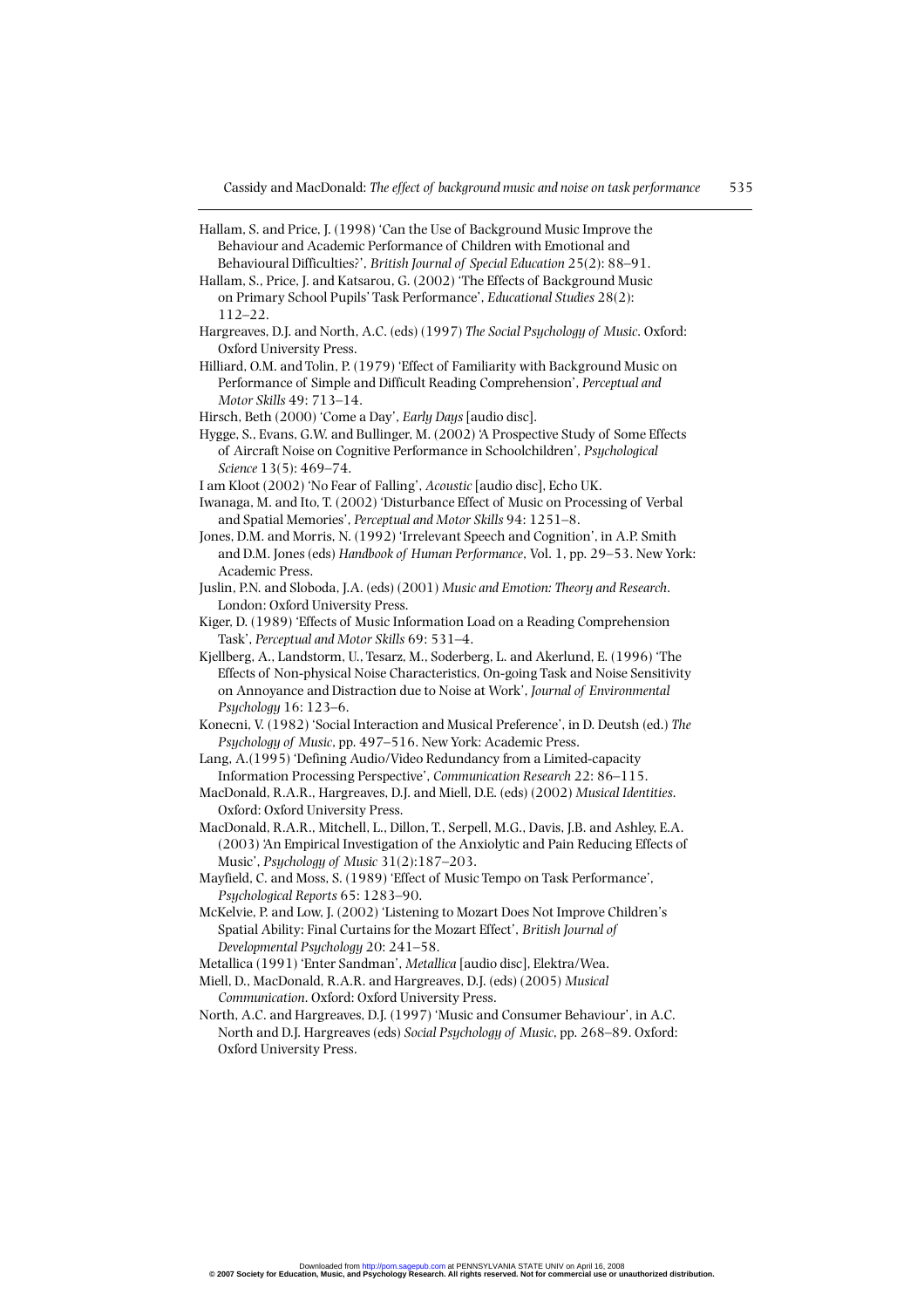North, A.C. and Hargreaves, D.J. (1999) 'Music and Driving Game Performance', *Scandinavian Journal of Psychology* 40: 285–92.

- O'Donnell, P.J., MacDonald, R.A.R. and Davies J.B. (1999) 'Video Analysis of the Effects of Structured Music Workshops for Individuals with Learning Difficulties', in D. Erdonmez and R.R. Pratt (eds) *Music Therapy & Music Medicine: Expanding Horizons*, pp. 219–28. Saint Louis, MO: MMB Music.
- Radocy, R.E. and Boyle, J.D. (1998) *Psychological Foundations of Musical Behaviour*. Springfield, IL: Charles Thomas.

Ransdell, S.E. and Gilroy, L., (2001) 'The Effects of Background Music on Wordprocessed Writing', *Computers in Human Behaviour* 17(2): 141–8.

Rauscher, F.H., Shaw, G.L. and Ky, K.N. (1993) 'Music and Spatial Task-performance', *Nature* 365: 611.

Sailer, U. and Hassenzahl, M. (2000) 'Assessing Noise Annoyance: An Improvementorientated Approach', *Ergonomics* 43: 1920–38.

Saville and Holdsworth (1993) *OPQ Concept Model Manual and Users' Guide*. Thames Ditton: SHL.

Sepultura (1996) 'Attitude', *Roots* [audio disc], Roadrunner Records.

Smith, B., Wilson, R. and Davidson, R. (1984) 'Extrodermal Activity and Extraversion: Personality and Individual Differences', 5: 59–65.

Smith, W.A. (1969) 'Effects of Industrial Music in a Work Situation Requiring Complex Mental Activity', *Psychological Reports* 8: 159–62.

Static-X (2001) 'Black and White', *Machine* [audio disc], Wea/Warner.

Stelmach, R. (1981) 'The Psychophysiology of Extraversion and Neuroticism', in H. Eysenck (ed.) *A Model for Personality*, pp. 38–64. Berlin: Springer-Verlag.

Stroop, J.R. (1935) 'Studies on Interference in Serial Verbal Reactions', *Journal of Experimental Psychology* 18: 643–62.

Tremblay, S., Nicholls, A.P., Alford, D. and Jones, D. (2000) 'The Irrelevant Sound Effect: Does Speech Play a Special Role? *Journal of Experimental Psychology: Learning, Memory, and Cognition*, 6: 1750–4.

Wanamaker, C.E. and Reznikoff, M. (1989) 'The Effects of Aggressive and Nonaggressive Rock Songs on Projective and Structured Tests', *The Journal of Psychology* 123: 561–70.

Williams, T.B. (1961) 'A Study of the Effect of Music as a Distracter on the Mental Test Performance of Eleventh Grade Students', *Dissertation Abstracts* 22: 168.

Wilson, B.A., Cockburn, J. and Baddeley, A.D. (1985) *The Rivermead Behavioural Memory Test (RMBT)*. Bury St Edmunds: Thames Valley Test Company.

Ylias, G. and Heaven, P.C.L. (2003) 'The Influence of Distraction on Reading Comprehension: A Big Five Analysis', *Personality and Individual Differences* 34: 1069–79.

Zero 7 (2002) 'Distractions', *Simple Things* [audio disc].

Salame, P. and Baddeley, A.D. (1982) 'Disruption of Short-term Memory by Irrelevant Speech: Implications for the Structure of Working Memory', *Journal of Verbal Learning and Verbal Behaviour* 21: 150–64.